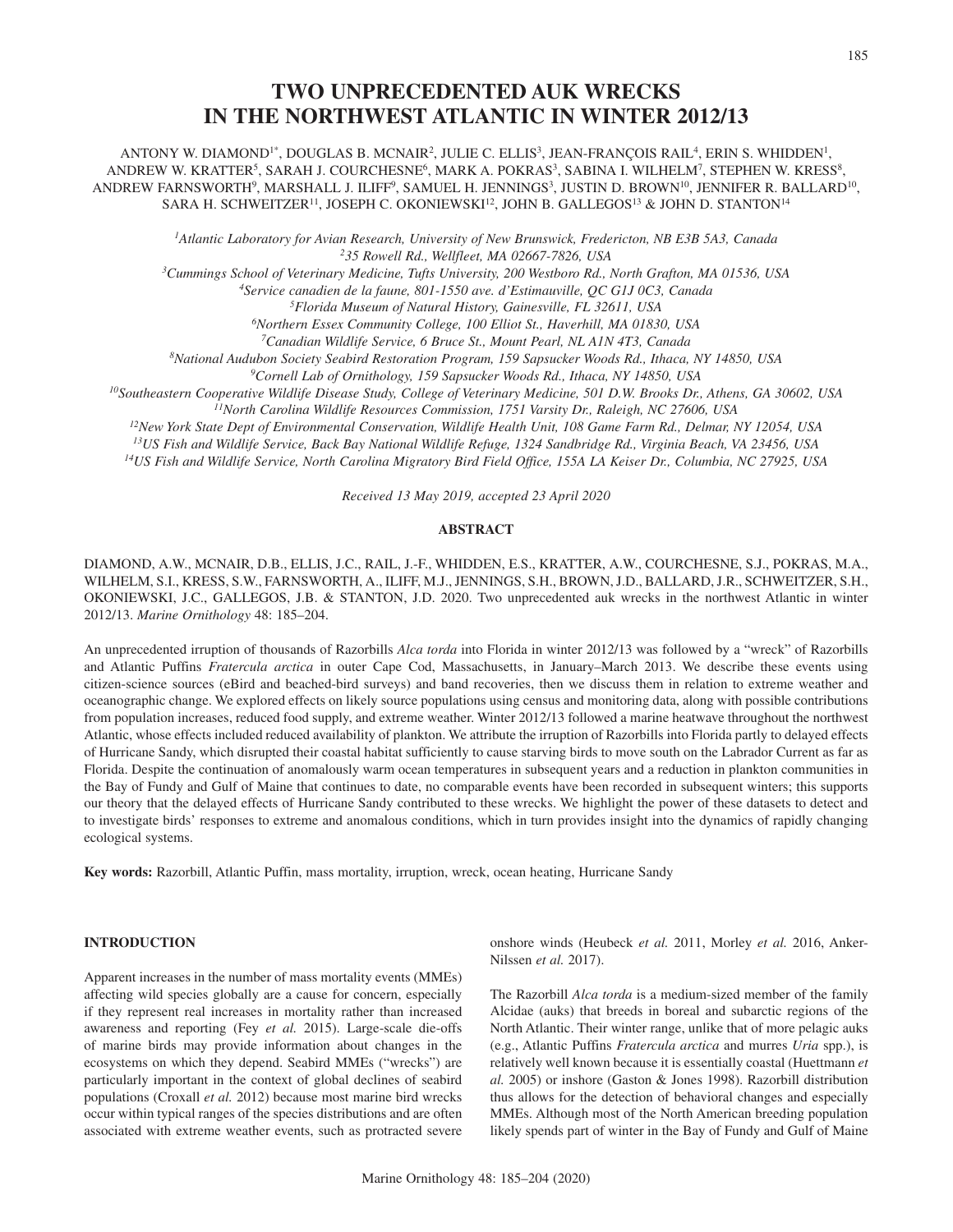(Huettmann *et al.* 2005, Clarke *et al.* 2010, M. Dodds unpubl. data) along with individuals from Greenland (Linnebjerg 2012), the usual winter range in eastern North America has extended as far south as Cape Hatteras, North Carolina, in recent years (Davis 1994, Brinkley 2013). Numbers observed off Massachusetts, New Jersey, and New York increased substantially from the early 1980s through the early 2000s, suggesting a southward shift in range, a significant increase in the population, or both (Veit & Guris 2008, Veit & Manne 2015).

In December 2012, during a marine heatwave in the northwest Atlantic (Mills *et al.* 2013), an irruption (i.e., a large-scale incursion of birds outside their normal range) of Razorbills extended into Florida and the Gulf Coast, including first records for Louisiana. This was followed by a wreck of beached birds, especially in Florida (Greenlaw *et al.* 2014). Citizen-scientists were the first to call attention to the Florida invasion, especially on eBird (Brinkley 2013, Sullivan *et al.* 2014) and BirdCast (2012). The irruption and associated wreck occurred well to the south of the normal winter range and continued throughout winter 2012/13, with Razorbills seen in larger numbers than usual from Massachusetts to Florida, including records in the Gulf of Mexico. Over this period, dead Razorbills were reported in several east coast states, with estimated casualties in the hundreds. Many Little Auks *Alle alle* and murres were also found dead along the east coast during this same period, but in much smaller numbers than Razorbills.

Following the Florida invasion, the first recorded North American wreck of Razorbills and Atlantic Puffins occurred at Cape Cod, Massachusetts. This was within the known winter range of both species, so it is considered to be a wreck but not an irruption. We treat these MMEs together because they involve the same population of Razorbills over the same winter and because there was some temporal overlap.

Our principal objectives in this paper were: to describe the pattern of the winter 2012/13 irruption and the associated wrecks using all available sources of information; to investigate the most likely causes of the irruption; to explore the extent to which irruptions might foreshadow similar MMEs (by comparing events of subsequent winters); to investigate the likely origins of the birds involved; and to investigate possible impacts on populations of breeding Razorbills.

# **METHODS**

### **Study area**

We examined the east coast of the United States from Florida to Cape Cod (Fig. 1). This region extends from warm sub-tropical waters in the south through progressively cooler waters in the north. It encompasses the South Atlantic Bight (Georgia to North Carolina), the Mid-Atlantic Bight (Virginia to New York), and Southern New England (Connecticut to Massachusetts), ending at Cape Cod (Nisbet *et al.* 2013). Razorbills are frequently seen around Cape Cod in winter and have been increasing steadily over the last 30 years (Veit & Manne 2015). However, the Razorbill is a rare winter species in Florida (Greenlaw *et al.* 2014); until



**Fig. 1.** Map of the study area showing geographic regions referenced in the text. Inset shows a larger-scale map of outer Cape Cod (light grey) and the categorization of beaches by wind exposure ("water location types").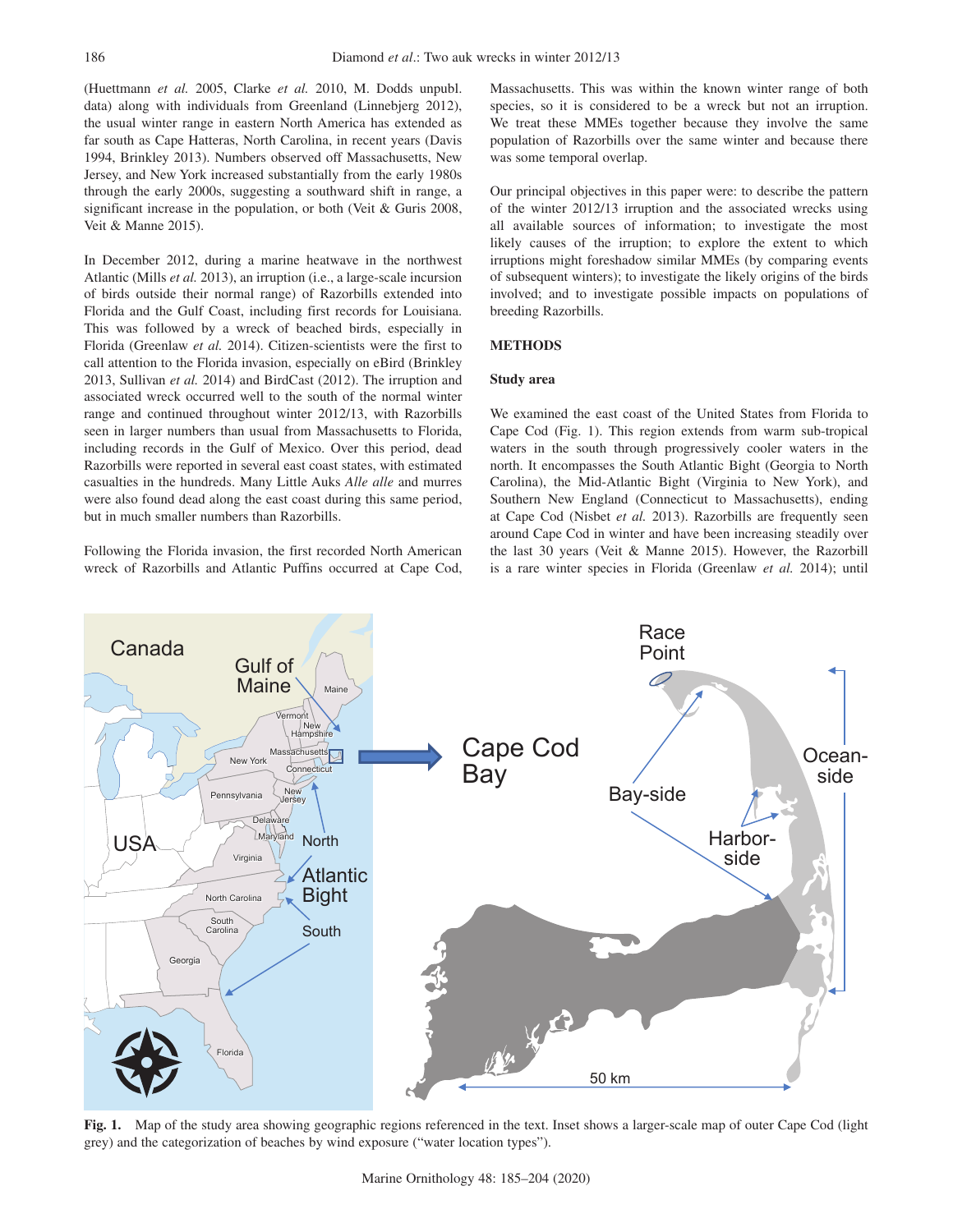November 2012, there were only 15 records of Razorbills in Florida, not including a banded bird recovered dead in St. Lucie County in 2003 (see *Band recoveries* in Results section, below). Most of these (12 of 16, including the latter bird) were dead or weak birds that were stranded on Atlantic beaches. Cape Cod constitutes the most important faunal break for seabirds along the east coast of the United States between Florida and the Bay of Fundy, particularly in winter, when a variety of species congregate in coastal regions and offshore (Nisbet *et al.* 2013). Prevailing winds during winter are from the west to north, and currents in Cape Cod Bay (1 560 km<sup>2</sup>), at the southern end of the Gulf of Maine, move in a counterclockwise direction. This augments persistent current flow from west to east, toward outer Cape Cod, which is accompanied by strong tides and wave action on the eastern side of Cape Cod Bay (Fig. 1, insert). The bay-side shores of outer Cape Cod should be favored to intercept seabird carcasses. In addition, east coast winter storms (ECWS) drive many seabirds into the cul-de-sac of Cape Cod Bay before they attempt to regain the open ocean to the north.

### **Observations of free-flying birds**

The Florida irruption was brought to the attention of the birder community by records submitted to eBird, the online citizenscience database maintained by the Cornell Laboratory of Ornithology. Data from eBird for the entire winter (November– March) were the primary source of quantitative information on the distribution and the numbers of Razorbills involved in the irruption (eBird 2018). These observations were predominantly of live birds; mortality of Razorbills was revealed by opportunistic surveys of beaches (see **Beached birds** in Methods section, below). Records of carcasses were compiled by wildlife agencies, museums, and the public. Generally, moribund birds were taken to wildlife rehabilitation centers; very few survived for subsequent release. Most that died were saved for necropsy and eventual preparation for museum specimens. Birds that were euthanized were submitted for post-mortem examination to appropriate wildlife diagnostic laboratories (see **Age, sex, and condition of affected birds** in Methods section, below).

#### *eBird observations overall*

We downloaded eBird data for 01 December–28 February in each year from 2004 to 2018 (Sullivan *et al.* 2014). We included all observations for eastern North America, including pelagic data where available. We excluded any Christmas Bird Count (CBC) data that may have been represented in the eBird database. We also used more spatially constrained datasets in the townships on outer Cape Cod that were covered by the intensive beached-seabird surveys (see *Cape Cod – intensive sampling* under **Beached birds** in Methods section, below). We used the frequency of occurrence from completed checklists to generate the presence or absence of Razorbills. We aggregated these data to create monthly frequencies from the weekly frequency data taken from the eBird site. Additionally, we scaled these data by the annual mean and standard deviation to create a standardized index of monthly frequencies of occurrence, which enhanced the visualization of extremities in the presence or absence of the species over time. We extended this analysis to the most recent winter (2017/18) to check whether the anomalously high sea surface temperatures (SST) of summer 2017 (second only to those of 2012; collection of remotely sensed data started around 1980) resulted in more Razorbills south of their normal range.

#### *eBird on outer Cape Cod*

We obtained count data for Razorbill and Atlantic Puffin from eBird (2018) in the same five townships (Orleans to Provincetown) on outer Cape Cod that were included in intensive beached-seabird surveys during five winters, from 2012/13 to 2016/17 (see *Cape Cod – intensive sampling* under **Beached birds** in Methods section, below). Almost all available data were for Razorbills. We excluded any CBC data that may have been represented in the eBird database (see next paragraph).

# *Christmas Bird Counts*

CBCs are systematic counts of birds seen by citizens in predetermined circles on land on a pre-determined date in December (e.g., Arbib 1981, Link *et al.* 2006, LeBaron 2007). Data from CBCs usually constitute a longer time series than eBird (e.g., some CBCs date to the early 20th century), but these counts are almost always land-based and not designed to assess trends in marine species in general. Further, the limited duration and seasonality of counts makes them less useful for characterizing movements or presence during other periods. However, the coastal habitats used by Razorbills make them more accessible for CBCs than is true for most seabirds, which highlights their value in this particular application (see Veit & Guris 2008, Veit & Manne 2015). Robben *et al.* (2014), addressing this same extension of Razorbill range in 2012/13, examined CBC data from the eastern seaboard during this winter and one either side of it, so we did not pursue this approach further.

### *At-sea observations*

In principle, observations at sea should be more appropriate than land-based observations for assessing changes in seabird distribution. The Eastern Canada Seabirds at Sea (ECSAS) program began in 2005 using ships of opportunity to provide data on seabird abundance and distribution (Gjerdrum *et al.* 2012). Surveys count all birds seen from the bridges of ships moving at least 4 kt (7.4 km/h), looking forward and scanning to a  $90^\circ$  angle on either side, within 300 m of the observer. The spatial and temporal distribution of coverage depends entirely on availability of suitable vessels, which is low during the winter in the Canadian portion of the Razorbill's winter range. Maps from these surveys during winter show little survey effort (i.e., few ships of opportunity) in the Gulf of Maine, including during the 2012/13 winter. Consequently, they could not contribute significantly to addressing the question of a possible change in the Canadian portion of the winter range in 2012/13 and were not included in these analyses.

#### *Data bias*

Count data from completed checklists contributed to eBird largely by recreational birders are subject to biases, such as the "weekend" effect (*cf.*, Courter *et al.* 2013) whereby more weekly data per observer are contributed on weekends than on weekdays. eBird (2018) reduces this bias by summarizing data by week; we further minimized bias by extracting data by month.

For Cape Cod, we followed Veit & Manne (2015) in using the highest count in each winter as a measure of annual abundance. We extracted count data for Razorbills and converted counts of large alcids to Razorbills by dividing the percentage of a Razorbill count by the total number of murres and Razorbills, then multiplying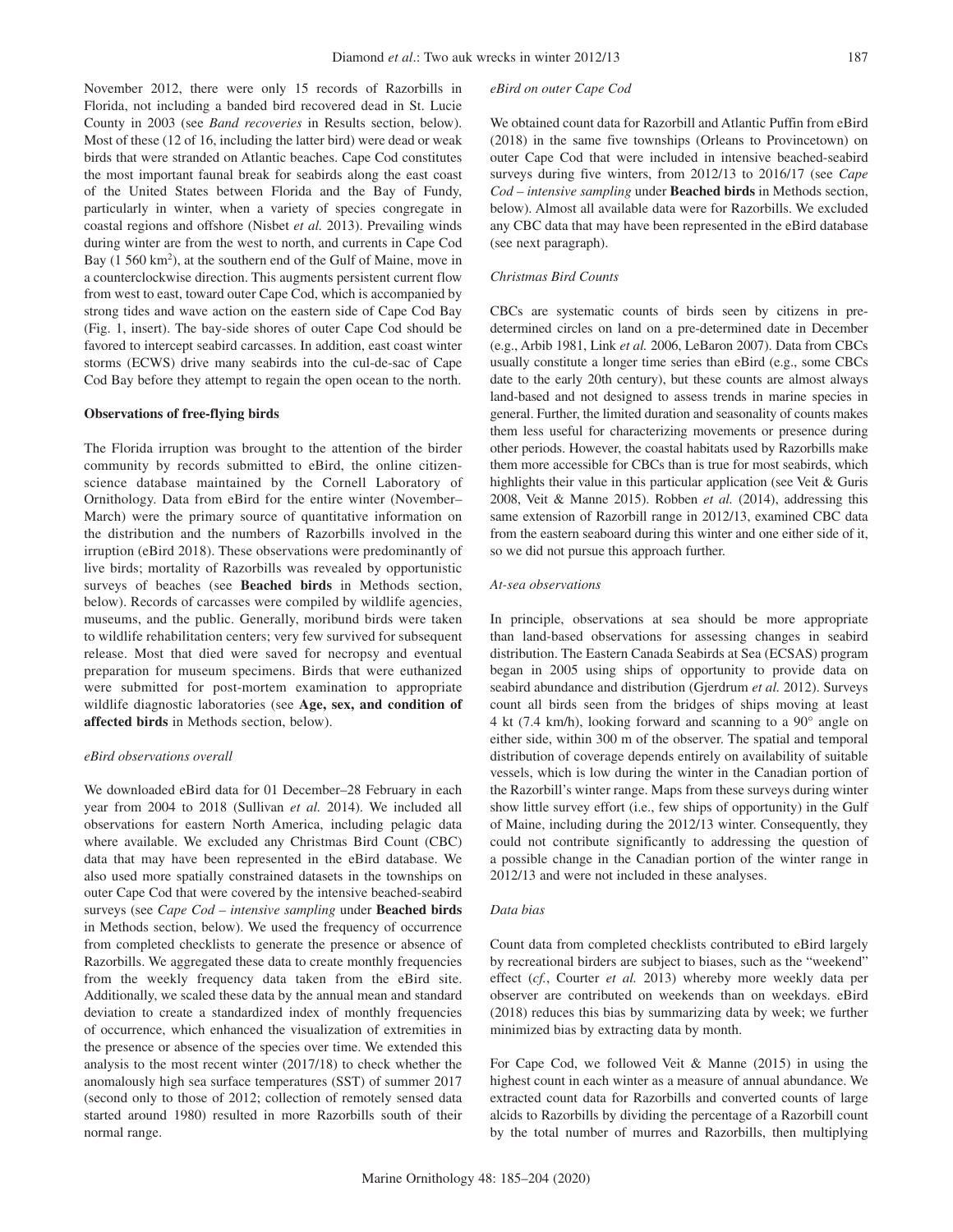the number of large alcids by this percentage. If murres were not identified, we treated the large alcids as Razorbills; murres occurred in low numbers on outer Cape Cod during these five winters (eBird 2018, DBM pers. obs.), with no incursions (*cf.*, Veit & Guris 2008). Thus, any error introduced by false inclusion of murres into converted large alcid (spp.) counts is negligible. We extracted high counts for each month of the following five winters, which provided more information on seasonal and annual fluctuations in winter abundance. Storms can influence high counts of seabirds (including Razorbills), so we also noted any influence of storms on our monthly tally of high counts. Finally, we also tallied the number of monthly high counts ( $\geq 100$ ) for each winter and over all five winters in each of the five townships. Land-based count data from outer Cape Cod for the pelagic Atlantic Puffin were so scarce that we simply tallied all eBird counts (after eliminating duplicate counts) for each of the five winters.

# **Beached birds**

Through the Wildlife Health Event Reporter (WHER, www. whmn.org/wher), we compiled data from agencies that record beached birds; this includes wildlife rehabilitation centers, the citizen-science network Seabird Ecological Assessment Network (SEANET), and individuals who collected beached birds during winter 2012/13. The WHER and SEANET websites became nonfunctional after this event, but SEANET data from recent winters were provided by JDS.

SEANET is a citizen-science program based at Tufts University (Medford, Massachusetts). It brings together interdisciplinary researchers and members of the public in a long-term collaboration to help identify and mitigate threats to marine birds. Each volunteer walks a designated  $\geq 1$ -km segment of a beach in search of carcasses. Volunteers walk their segment(s) at least once per month and submit a survey reporting the presence or absence of beached birds. Data are excluded from analyses if a volunteer fails to walk their segment(s) in at least nine months of the year. A monthly encounter rate is calculated for each beach route by tallying the total number of beached birds (of any species) found during that month and dividing that tally by the total kilometers of beach traveled in that month. Carcasses found and marked on a previous survey are recorded as "resighted birds" and are not included in encounter rate for any subsequent surveys. If beached birds are detected, photos and morphometric data are taken to confirm the species, and the carcass is marked with plastic cable ties to avoid re-counting on subsequent surveys.

Volunteer-monitored beaches are not equally distributed across all states or within states, and some states, such as Florida, have no volunteer coverage (and therefore no baseline data or systematic records of mortality events). Within states, certain regions (e.g., Cape Cod) are monitored more intensively than others: volunteers walk their designated beaches on a pre-determined schedule and do not alter that schedule based on reports of seabird mortality events. SEANET is intended to yield a broad baseline for seabird mortality; it is not designed to be particularly sensitive to small-scale changes in that baseline, such as MMEs. If a die-off is spatially or temporally concentrated, volunteers may not detect it at all. Carcass persistence on beaches is highly variable from beach to beach; at some sites, carcasses may remain and be resighted for months, while at others, carcasses may be deposited and washed away within one tide cycle. On such beaches, focal mortality events may be difficult to detect using these methods.

For this study, beaches were grouped by state. Average monthly encounter rates (carcasses/km) were determined for each state by pooling the number of carcasses found across all monitored beaches and dividing that by the total kilometers walked. Carcasses were identified to species whenever possible, using photos submitted by the volunteers. Some partial carcasses were classified as "large unknown alcids". Based on size and coloration, these were either Common Murres *U. aalge*, Thick-billed Murres *U. lomvia*, or Razorbills, but further classification was not possible. Encounter rates were determined this way for Razorbills specifically, and for all alcids including Razorbills, all murres, Atlantic Puffins, Black Guillemots *Cepphus grylle*, Little Auks, and any unidentified alcids.

### *Florida*

Florida lacks SEANET coverage (see above), so when it became apparent that Razorbills were staging a major incursion into Florida, one of us (AWK) posted messages to online birding listservs and to a listserv sponsored by the Florida Wildlife Rehabilitation Association asking that specimens be saved for the Florida Museum of Natural History (FMNH).

#### *Cape Cod – intensive sampling*

One of us (DBM) initiated beached-seabird surveys on outer Cape Cod (five townships: Eastham, Orleans, Provincetown, Truro, Wellfleet) from 27 January to 28 March 2013 (61 days). In subsequent winters (2013/14 through 2016/17), surveys ran from 01 November to 15 April (166–167 days) and were both preceded by the removal of all carcasses from beaches in late October and followed by the continual removal of all carcasses after each survey during all five winters. Surveys were conducted at sites that were categorized into four types based on their exposure to wind ("water location types"): "bay-side" (Cape Cod Bay except Wellfleet Harbor, winds from Cape Cod Bay); "harbor-side" (Wellfleet Harbor, winds from Cape Cod Bay); "ocean-side" (winds from the Atlantic Ocean); and "Race Point" (at Provincetown, winds from both Cape Code Bay and the Atlantic Ocean). We used chi-squared analysis to test for differences in the number and proportion of Razorbill carcasses among the four water location types.

A total of 21–25 beaches on outer Cape Cod were surveyed each winter. Beach segments surveyed were generally 0.4–4.3 km long (rarely, up to 7.7 km). Fourteen segments were usually surveyed twice per month, weather permitting, and 7–11 segments were surveyed opportunistically once per month (Van Pelt & Piatt 1995). During the survey period of winter 2012/13, surveys were more frequent at many beaches. Otherwise, beaches representing the four water location types were surveyed alternately in approximately the same proportions each month over each winter, except for the severe winter of 2014/15 when the formation of a thick ice shelf along the coast prevented most surveys along the bay-side and harbor-side for 50–55 days in late January to late March (see photograph of First Encounter Beach in Courchesne 2015; STAR 2016). During this period, DBM adjusted his surveys to sample Race Point and the ocean-side beaches, where the shoreline remained open, more frequently.

We measured lengths (in km) of individual beaches using Google Earth Pro 2018 (version 7.3.2). DBM walked each beach on and near the wrack line(s) or other areas where carcasses may occur, removing all carcasses to avoid double-counting and returning to the starting point along the same route. Previous studies indicate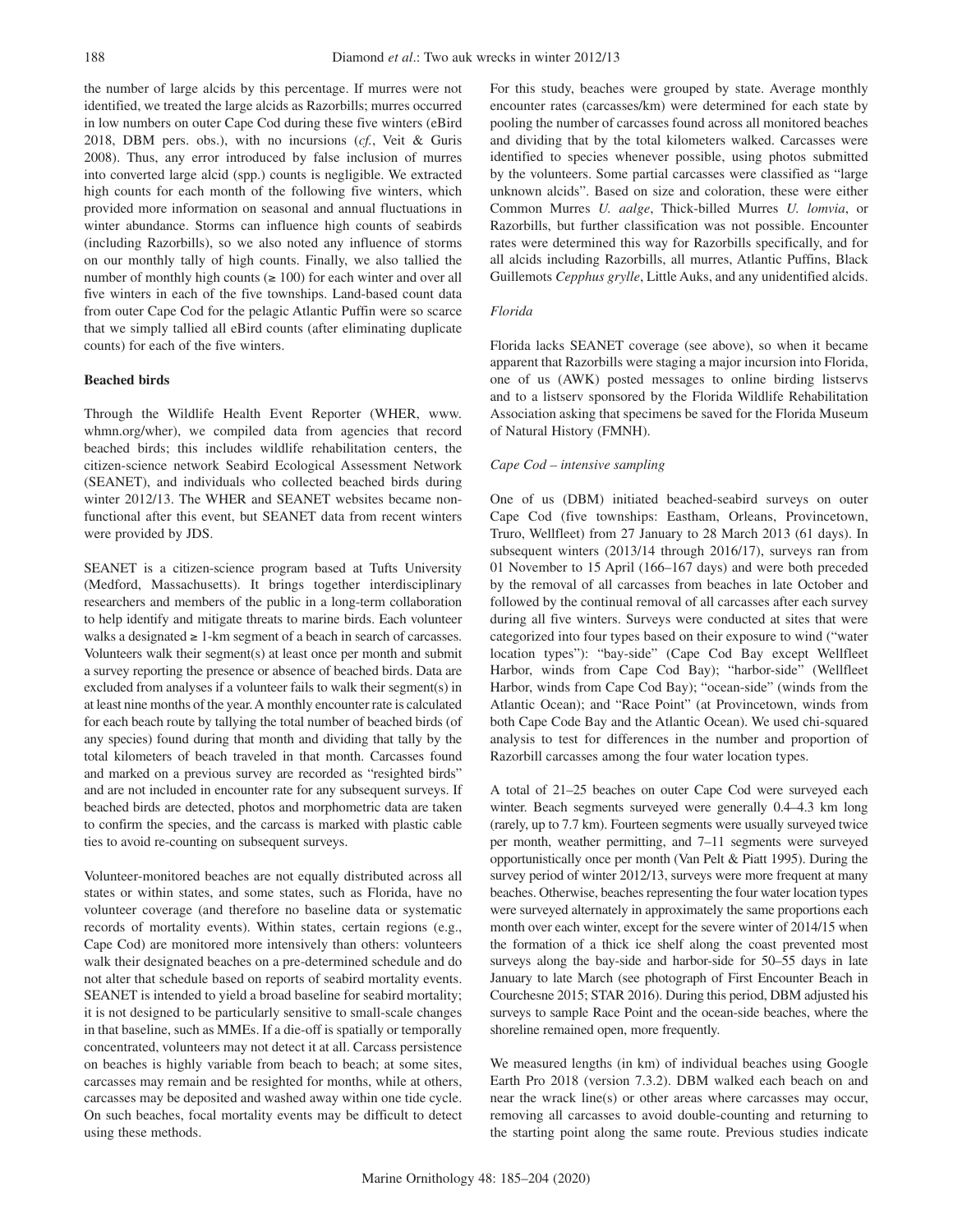that search success for carcasses is high (Newton & Little 2009); observers typically miss a small percentage during the first pass along a route but detect missed carcasses during the second pass (Camphuysen & Heubeck 2001). Thus, incomplete detection of carcasses contribute negligible error (except for buried carcasses, which are impossible to detect). To be consistent with SEANET data as presented in this study, we calculated mean carcass encounter rates for intensive surveys by tallying the number of beached birds and dividing that tally by the total distance traveled for any subset of data. We did this regardless of whether we were comparing encounter rates among winters, water location types, species and species-groups (e.g., all alcids), or storm intervals during the "wreck" winter of 2012/13.

### **Age, sex, and condition of affected birds**

Mortality of Razorbills was revealed by opportunistic surveys of beaches on which carcasses were found. Generally, moribund birds were taken to wildlife rehabilitation centers; very few survived for subsequent release. Most that died were saved for necropsy and eventual preparation as museum specimens. Birds that were euthanized were submitted for post-mortem examination to appropriate wildlife diagnostic laboratories. Records of these birds were used to determine the condition of affected birds.

At the FMNH, suitable remains were prepared as skins or skeletons, and the following were recorded: size of gonads; width and condition of oviduct; presence/absence and size of bursa of Fabricius; molt and wear of remiges and rectrices to determine age (hatch year/second year (HY/SY) or after second year (ASY), adapted from Nevins & Carter (2003)); fat score (emaciated, no fat, trace fat, light fat, moderate fat, heavy fat); stomach contents, if any; and body condition, using the weights of the pectoralis major and supracoracoideus muscles from one side.

At Tufts University, Southeastern Cooperative Wildlife Disease Study, and the National Wildlife Health Center (NWHC), gross necropsies were used to record carcass condition, keel score, fat stores, sex, stomach contents, and, where possible, cause of death. At Cape Cod, DBM used two categories to assign the approximate time since death; carcasses were "fresh" (less than one week old) if the bird was ≥ 75% intact (i.e., ≥ 75% of all feather tracts remaining, with fresh or fairly fresh soft parts present), versus "not fresh" if the carcass was less than 75% intact, with fewer feather tracts and older soft parts (Žydelis *et al.* 2006, Lucas *et al.* 2012). Some of the latter carcasses consisted of "angel-wings," i.e., both wing bones (with primary and secondary feathers) attached to a bare sternum. This was strongly suggestive of at-sea predation or scavenging (Newton & Little 2009). Carcass remnants such as individual small bones and feathers were ignored. DBM's binary and unequal categorization of the approximate carcass age and condition since death is less precise than SEANET's assessment (SEANET 2010) of carcass age and condition, but it allowed quick assessment in the field and direct comparison to most previous studies. We used chi-squared analysis for Razorbills and Fisher's exact test (two-tailed) for Atlantic Puffins to test for differences in the number and proportion of "fresh" and "not fresh" carcasses on Cape Cod. We also assessed the age of Atlantic Puffin carcasses using the number of bill grooves (if the head was present) following Harris (2014), along with wear and molt of flight feathers; adult Atlantic Puffins molt their flight feathers mainly between January and April (Harris & Yule 1977, Pyle 2009, Harris & Elkins 2013, Harris *et al.* 2014), unlike Razorbills, which complete flight feather molt in late summer and fall (Pyle 2009).

### **Origins of affected birds**

We examined all North American records of Razorbills (*n* = 233) and Atlantic Puffins  $(n = 490)$  banded at breeding colonies using encounter data provided by the Bird Banding Office (National Wildlife Research Centre in Ottawa, Canada) and Bird Banding Laboratory (US Geological Survey) on 20 July 2018. Of these, 58 Razorbill and 16 Puffin recoveries were in winter (Nov–Mar).

#### **Possible causes of the wrecks**

#### *Winter storms*

Most seabird wrecks coincide with unusually intense storms (Underwood & Stowe 1984, Duff *et al.* 2013), so we examined the timing and extent of extreme weather events relative to the timing of Razorbill and Atlantic Puffin mortality. The NOAA Storm Events Database and weather records from the University of North Carolina's Southeast Regional Climate Center were searched for local storm reports in Florida between 01 December 2012 and 31 March 2013. We also considered possible impacts of Hurricane Sandy, which, although it preceded the first record of Razorbills in Florida by over a month, struck the entire shelf portion of the usual Razorbill winter range outside the Gulf of Maine, disrupting both fish habitat (Secor *et al.* 2018) and sediment transport (Miles *et al.* 2015).

ECWSs extend from the Bay of Fundy to northern Florida but are most concentrated in southeastern Massachusetts (Hirsch *et al.* 2001). To qualify as an ECWS, sustained wind speeds must reach a threshold of at least 20 kt (37 km/h) for at least 12 h (Hirsch *et al.* 2001); a "strong ECWS" is defined by a higher wind threshold (at least 45 kt [83 km/h] for at least 12 h), while some storms approach hurricane-force (64 kt [119 km/h]). The possible influence of winter storms on the Cape Cod auk wreck was assessed by examining ECWS records from the Northeast Regional Climate Center. These records were supplemented with examination of the Storm Events Database (NCEI 2018a); local climatological data at the Chatham Municipal Airport (NCEI 2018b) and at Provincetown, Massachusetts (Weather Underground 2018); daily weather maps (Weather Prediction Center 2018); and personal observation of these storms by DBM. We compared differences in mean carcass encounter rates (birds/km) among the five storm intervals for all seabirds, for Razorbills only, and for all other seabirds. The relationship between the timing of ECWS arrival and the pooled carcass encounter rates was calculated over five periods of unequal duration, beginning with the arrival of each storm: before Nemo (12 days: 27 Jan to 07 Feb), during and after Nemo (9 days: 08–16 Feb), and during and after the three ECWSs following Nemo (18 days: 17 Feb to 06 Mar; 14 days: 07–20 Mar; and 8 days: 21–28 Mar).

#### *Oceanographic changes*

The 2012/13 winter followed the warmest SSTs on record in the northwest Atlantic (Mills *et al.* 2013, Chen *et al.* 2014) and especially in the Gulf of Maine, where tens of thousands of Razorbills normally winter (Huettmann *et al.* 2005, Clarke *et al.* 2010). The positive SST anomaly (or "marine heatwave") extended throughout the usual Razorbill winter range, from the Scotian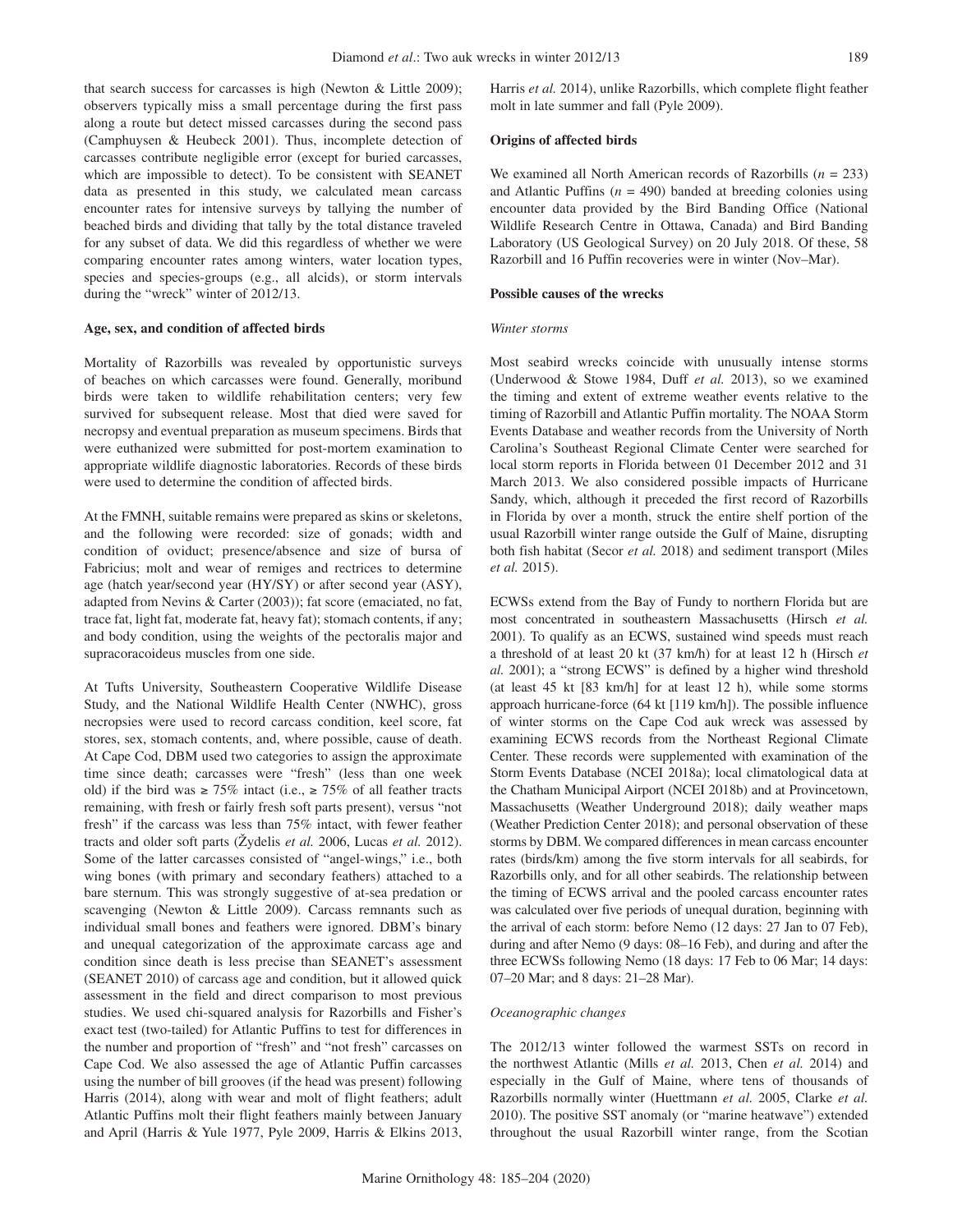Shelf and Gulf of Maine south to Cape Hatteras (Chen *et al.* 2014). Related SST anomalies in the Gulf of St. Lawrence were implicated in the temporary abandonment of large Northern Gannet *Morus bassanus* colonies in the summer of 2012 (Montevecchi *et al.* 2013). We therefore also examined changes in the ocean environment as a possible cause.

### *Food shortage*

Irruptions are usually associated with disruption of food supplies in the normal winter range, so we looked for evidence of reduced availability of forage fish in the Gulf of Maine in fall and early winter.

### *Population increase*

Robben *et al.* (2014) suggested that a population increase may have contributed to the Florida wreck, so we solicited census data from the Canadian Wildlife Service.

# **RESULTS**

### **Florida**

### *Observations of live birds*

In late November 2012, Florida experienced the beginning of a major irruption. It was described by Pranty (2013) as "massive and unprecedented" with a maximum of 600 individuals on the Dade County CBC (Miami-Dade County; Fig. 2). Razorbills were recorded on 20 counts and in all coastal regions, including as far into the Gulf of Mexico as Pensacola (Escambia County) in extreme northwestern Florida. By mid-February, eBird showed over 2100 records of Razorbills in Florida, and they had been seen on the Gulf Coast as far west as Louisiana (Brinkley 2013).

In the eBird data for Razorbills in Florida during the winter of 2012/13, the standardized index of the weekly frequency of occurrence shows a frequency of occurrence of five standard deviations above the mean for the 1993–2018 period (Fig. 3a). Since 2008, Razorbills have appeared at a rate of about one per year



Fig. 2. Map of Florida showing counties named in text.

(Kratter 2018), compared with 14 records between 1967 and 2011 (Greenlaw *et al.* 2014). Such an increase in records, however, is far too low to be reflected in eBird data.

### *Beached birds*

On 07 December 2012, a live but weak Razorbill was brought to the Marine Science Center, a wildlife rehabilitation clinic in Ponce Inlet, near Daytona Beach. Another was brought to the same clinic on 10 December, and by 11 December, live individuals were being reported from several localities in northeastern Florida. By 14 December, Razorbills were widespread along the Atlantic coast of Florida and had begun to be reported in the Gulf of Mexico (Sarasota County).

The earliest Razorbill specimen submitted to the FMNH was found on 09 December 2012 in Brevard County, and the last was found on 08 May 2013 in Collier County (Gulf Coast). The specimens spanned the Florida coast from the northernmost locale on the Atlantic coast (Ft. Clinch State Park, Nassau County) and westernmost locale on the Panhandle (Ft. Pickens, Gulf Islands National Seashore, Escambia County) south to the Florida Keys (Monroe County) along both the Gulf and Atlantic coasts. At least one Razorbill was found in each of the 13 Atlantic coast counties, as well as five of the 21 Gulf Coast counties (Escambia, Franklin, Sarasota, Lee, and Collier). The only previous records for the Gulf of Mexico were single specimens from northwest Florida (Santa Rosa County) in May 1979 (Stevenson & Anderson 1994) and the mid-coast Gulf Coast in Pinellas County on 13 April 2005 (Kratter & Small 2007). No specimens were recovered from the Gulf Coast between Sarasota and Franklin counties, though live individuals were reported in this region. Much of this area is within the relatively undeveloped Big Bend region, where access roads are few, observers are scarce, and beaches are rare. Of the sixty carcasses collected between December 2012 and March 2013, fifty were collected in December, four in January, four in February, and two in March. Two subsequent carcasses, one each in April and May, were considered part of the same event.

### *Age, sex, and condition of affected birds*

Of the 82 specimens at the FMNH, five (6.1%) were in their second molt cycle or older (i.e., SY or ASY). All others were hatch year/ second year birds. The female:male sex ratio (57.6%:42.4%) was not significantly different from 1:1 ( $X^2 = 1.373$ ,  $P = 0.24$ ,  $n = 59$  birds). The mass range (341.3 g to 537.0 g,  $n = 57$ ) was less than the mean mass of adults (734.5  $g \pm 19.2$  standard errors (SE),  $n = 21$ ) and one of two HY/SYs (which weighed 630 g and 510 g) in late January in the Bay of Fundy (Huettmann *et al.* 2005). All birds that were prepared were emaciated, with a noticeably protruding keel and reduced breast muscles. The percentage of total body weight contributed by breast muscles did not change significantly with total weight.

#### *Band recoveries*

Two recoveries in December 2012/13 were juveniles banded the previous summer, one on Matinicus Rock, Maine and one on Machias Seal Island (MSI), New Brunswick. There were no band recoveries in Florida in the winters following 2012/13. The first band recovery in Florida was in February 2003 from a juvenile banded the previous summer as a chick in the Bay of Fundy; this recovery was overlooked in the Florida checklist (Greenlaw *et al.* 2014).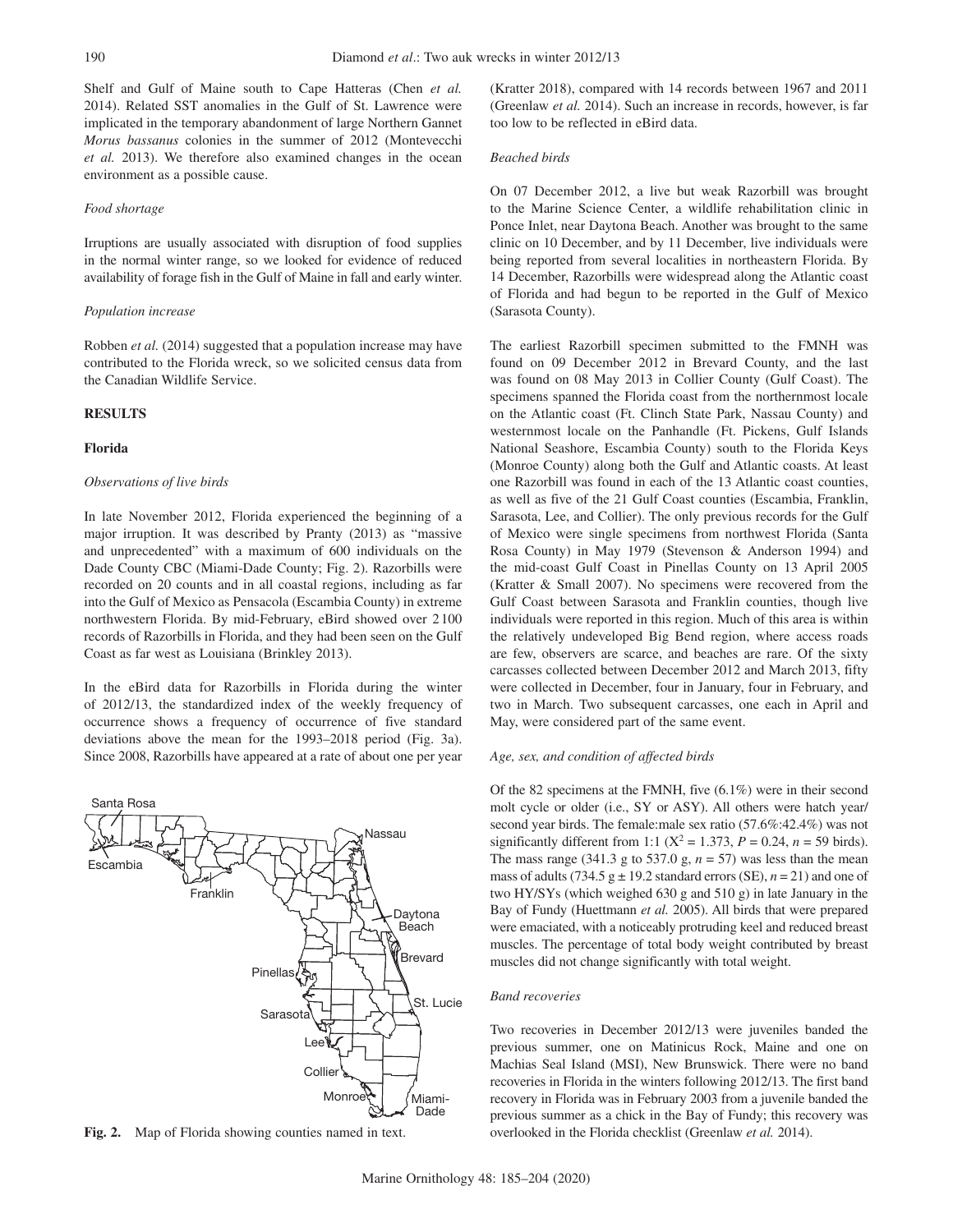#### *Winter storms*

No storms were recorded in Florida between December 2012 and March 2013. There were no strong onshore winds in coastal eastern Florida in December 2012, so the Florida wreck of Razorbills was not caused by birds being driven ashore by storms. The birds evidently starved offshore, so we question how they came to be so far out of their normal region in conditions with inadequate food supply.

The outstanding weather event on the eastern coast of North America in 2012/13 was Hurricane Sandy, which made landfall in New Jersey on 29 October 2012. It was the largest Atlantic hurricane ever recorded, its winds extending over a diameter of 1800 km. It did not make landfall in Florida, but it did cause heavy seas and significant erosion along the whole Atlantic coast 28–29 October (NOAA 2013a). Winds of tropical-storm strength extended over 1600 km of coastline from South Carolina to central Maine (NOAA 2013b),



**Fig. 3.** Standardized index of the weekly frequency of occurrence of Razorbills in three regions of eastern North America for December to February 1993–2018 (eBird 2018). Data points represent the weekly frequency of occurrence data standardized by the mean and standard deviation for the entire period, averaged as weekly occurrences for each month.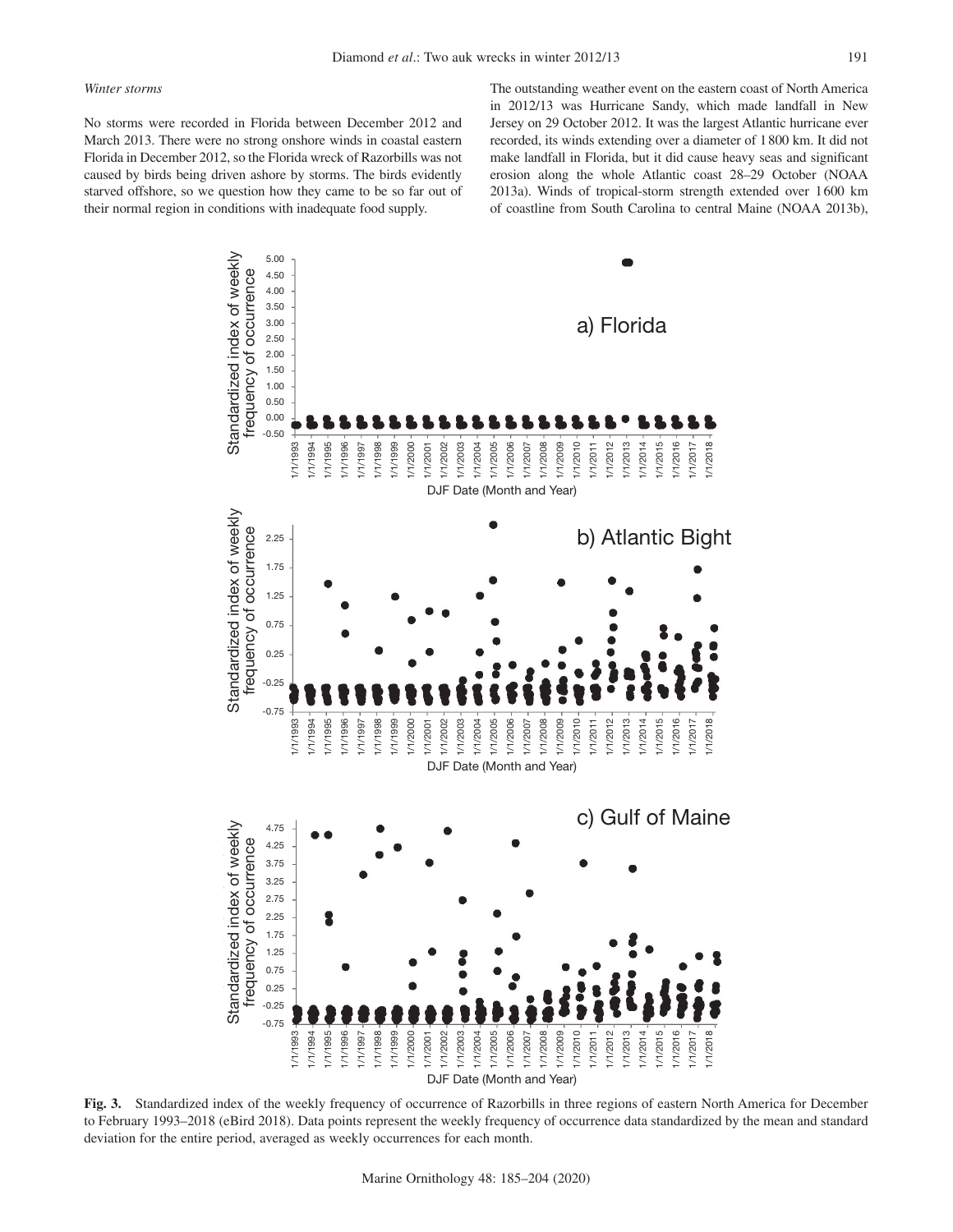which includes much of the normal winter range of Razorbills. This event preceded the Razorbill incursion into Florida by over a month, but it caused widespread disruption of coastal waters from Florida to Massachusetts, including increased turbidity (Miles *et al.* 2015) and disturbance of fish habitat (Secor *et al.* 2018) throughout the southern portion of Razorbills' winter range.

### **Atlantic Bight and Southern New England**

#### *Observations of live birds*

States bordering the Atlantic Bight did not show anomalous counts in winter 2012/13; the highest count was in late winter 2004/05 (Fig. 3b). Subsequent winters through 2017/18 showed steadily

# **TABLE 1 Total lengths (km) of beach surveyed and number of Razorbill carcasses recorded by SEANET volunteers and staff, November 2012 through March 2013, by state**

| <b>State</b>   | No. km surveyed | <b>No. Razorbill carcasses</b> |
|----------------|-----------------|--------------------------------|
| ME             | 207.4           | $\theta$                       |
| MA             | 373.3           | 43                             |
| RI             | 63.4            | 3                              |
| NJ             | 80.3            | 1                              |
| N <sub>C</sub> | 358.9           | 18                             |
| <b>SC</b>      | 66.0            | $\theta$                       |
| <b>GA</b>      | 36.1            | $\Omega$                       |
| FL             | 24.6            | $\theta$                       |
| <b>Total</b>   | 565.8           | 65                             |



**Fig. 4.** Number of Razorbill bodies found per km of beached searched in winters 2009/10 and 2010/11 (RAZO 09-11), compared to 2012/13 (RAZO 12-13), as reported to SEANET  $(n = 65)$ . North Carolina data is for winter 2011/12 only; Georgia data is for winter 2009/10 and 2010/11 only. In 2012/13 Razorbills were found at 7× the rate (bodies/km) of previous winters. One carcass in Georgia from March 2013 is not shown. In winters 2013/14 through 2015/16, one carcass was collected in North Carolina in March 2015 and two in Massachusetts in winter 2015/16 (one each in November and March (J.D. Stanton unpubl. data)).

increasing frequencies of Razorbills after 2006. No peak exceeded twice the standard deviation, although numbers in winter 2016/17 (the second warmest on record and the warmest since 2012/13) were higher than any winter since 2012/13.

#### *Beached birds*

SEANET data from beached birds were grouped by state (Table 1). Encounter rates were determined this way for Razorbills specifically (Fig. 4) and for all alcids (Fig. 5), including Razorbills, murres, Atlantic Puffins, Black Guillemots, Little Auks, and any unidentifiable alcids. Carcass counts from Massachusetts to North Carolina for Razorbills and for all alcids were much higher in winter 2012/13 than in the two previous and four following winters. In subsequent winters, single Razorbill carcasses were detected in Massachusetts (28 November 2015 and 09 March 2016) and in North Carolina (02 March 2015), while eight dead or moribund alcids (six Little Auks during winter 2012/13, one Thick-billed Murre in December 2015, and one Razorbill in February 2017) were reported, retrieved, or salvaged along South Carolina beaches (Hill *et al.* 2014, 2016; Southern 2017). No moribund alcids or carcasses were found in any winter other than 2012/13 in Georgia; sample sizes in Georgia and South Carolina were much lower than in states further north. Very limited sampling in Florida (25 km walked) detected no alcids at all (J.D. Stanton unpubl. data).

### *Condition of affected birds*

Necropsies of carcasses from New York and North Carolina showed emaciation as the main cause of death in all cases (Table 2), except for two Razorbills that were found at the Virginia/North Carolina border and necropsied by the NWHC. The latter birds were in good body condition with fish in their digestive tracts, which suggests that they died of another cause such as bycatch or even overeating. No toxins were detected during the evaluations by the NWHC.



**Fig. 5.** Number of alcid bodies found per km of beached searched in winters 2009/10 and 2010/11 (ALCIDS 09-11), compared to 2012/13 (ALCIDS 12-13), as reported to SEANET. North Carolina data are for winter 2011/12 only; Georgia data for winter 2009/10 and 2010/11 only. In 2012/13 alcids were found at 4.5× the rate (bodies/km) of previous winters.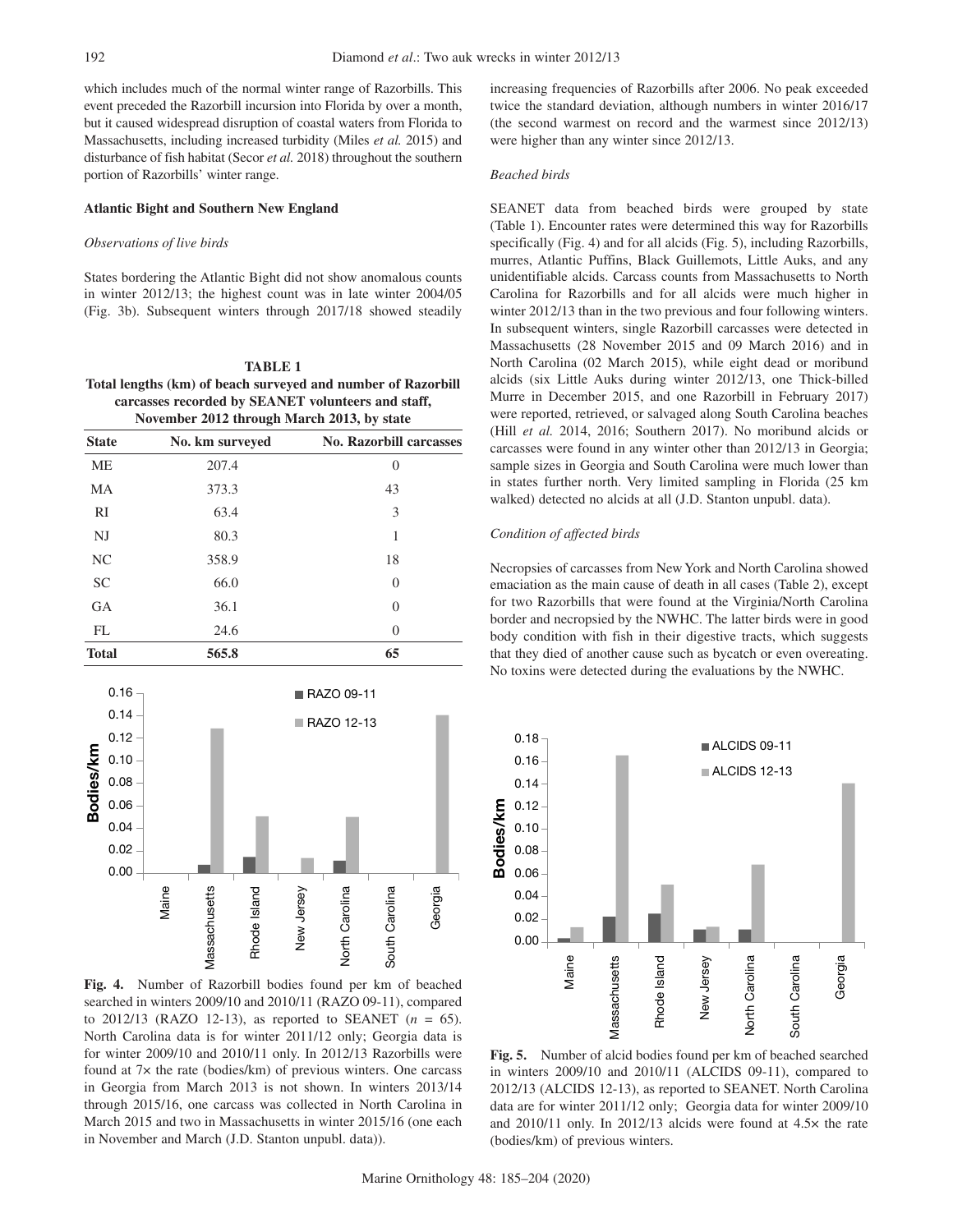# *Band recoveries*

In winter 2012/13, the only band recovery was from one Razorbill in North Carolina in March who was banded in New Brunswick as adult in 2010. As with the Florida recoveries, the first band returns from the Mid-Atlantic Bight were three in March 2003 in North Carolina: two birds banded as adults in New Brunswick in 2001 and one banded in Quebec as an adult (After Third Year or ATY) in 1991 (thus, at least

15 years old). Outside of the winter period, one band was recovered in May 2003 from a bird banded as a chick in Newfoundland in 2001.

### *Winter storms*

The small numbers of beached birds and band recoveries between Florida and Cape Cod did not warrant exploration for possible impacts of winter storms.

| TABLE 2                                                                                                       |
|---------------------------------------------------------------------------------------------------------------|
| Necropsies of alcids found on beaches during winter 2012/13.                                                  |
| Other alcid species are included only when part of the same beaching event as Razorbills or Atlantic Puffins. |

| Laboratory                                | Location        | <b>Species</b>                         | <b>Number</b>               | <b>Sex</b>            | <b>Findings</b>                                                                                               |
|-------------------------------------------|-----------------|----------------------------------------|-----------------------------|-----------------------|---------------------------------------------------------------------------------------------------------------|
| Tufts University<br>Cumming School of     | Cape Cod, MA    | Atlantic Puffin                        | 17                          | 14 F, 2 M,<br>unknown | Emaciation, poor body condition                                                                               |
| Veterinary Medicine                       |                 | Murres (3 Thick-<br>billed, 1 unknown) | 4                           | 2 M, 2 F              | Emaciation                                                                                                    |
|                                           |                 | <b>Black Guillemot</b>                 | 1 F<br>Ante-mortem fracture |                       |                                                                                                               |
| National Wildlife                         | Long Island, NY | Razorbill                              | 3                           | Adult M               | Emaciation/starvation                                                                                         |
| <b>Health Center</b>                      | VA/NC border    | Razorbill                              | 3                           | Unknown               | Good body condition, fish in gastrointestinal<br>tracts, unknown cause of death                               |
| North Carolina<br><b>State University</b> | Hubert, NC      | Razorbill                              |                             | Unknown               | First winter juvenile; poor body condition<br>with localized fungal respiratory infection<br>(Aspergillosis?) |

# **TABLE 3**

### **High counts of Razorbills by month and year, and number of townships with high counts during the five consecutive winters beginning 2012/13 on outer Cape Cod (Orleans to Provincetown). All data from eBird.**

|              |                                   | 2012/13                 |                      | 2013/14                 |                      | 2014/15                 |                      | 2015/16                 |                      | 2016/17                 |                      | <b>Total</b>            |
|--------------|-----------------------------------|-------------------------|----------------------|-------------------------|----------------------|-------------------------|----------------------|-------------------------|----------------------|-------------------------|----------------------|-------------------------|
| <b>Month</b> | <b>High</b><br>Count <sup>a</sup> | No. of<br><b>Twshps</b> | <b>High</b><br>Count | No. of<br><b>Twshps</b> | <b>High</b><br>Count | No. of<br><b>Twshps</b> | <b>High</b><br>Count | No. of<br><b>Twshps</b> | <b>High</b><br>Count | No. of<br><b>Twshps</b> | <b>High</b><br>Count | No. of<br><b>Twshps</b> |
| <b>Nov</b>   | 1475                              | $\overline{2}$          | 110                  | 1                       | 2900                 | $\overline{2}$          | 1300                 | 5                       | 531                  | 2                       | 6316                 | 12                      |
|              |                                   |                         |                      |                         | (15)                 |                         |                      |                         |                      |                         | (3431)               |                         |
| Dec          | 12260                             | 5                       | 3710                 | $\overline{4}$          | 1410                 | 4                       | 10900                | $\overline{4}$          | 10515                | 3                       | 38795                | 20                      |
|              | (1735)                            |                         |                      |                         |                      |                         |                      |                         |                      |                         | $(28\,270)$          |                         |
| Jan          | 709                               | $\overline{4}$          | 13000                | 3                       | 5503                 | 5                       | 7296                 | 3                       | 5190                 | $\overline{4}$          | 31698                | 19                      |
|              |                                   |                         | (500)                |                         | (900)                |                         |                      |                         |                      |                         | (14595)              |                         |
| Feb          | 1609                              | $\overline{4}$          | 1540                 | 3                       | 6526                 | $\overline{2}$          | 12400                | 3                       | 3260                 | 3                       | 25335                | 15                      |
|              | (156)                             |                         |                      |                         | (3990)               |                         | (7494)               |                         | (2164)               |                         | (15344)              |                         |
| Mar          | 1947                              | 3                       | 415                  | 3                       | 4407                 | $\overline{2}$          | 11599                | $\overline{2}$          | 3200                 | 3                       | 21568                | 13                      |
|              |                                   |                         |                      |                         |                      |                         |                      |                         |                      |                         |                      |                         |
| Apr          | 2022                              | $\overline{4}$          | 110                  | $\mathbf{1}$            | 115                  | $\mathbf{1}$            | 600                  | $\mathfrak{2}$          | 721                  | 1                       | 3568                 | 9                       |
|              | (308)                             |                         |                      |                         |                      |                         |                      |                         | (244)                |                         | (1377)               |                         |
| Total        | 20072                             | 22 <sup>b</sup>         | 18885                | 15                      | 20061                | 16                      | 44095                | 19                      | 23417                | 16                      | 127280               | 88                      |
|              | (6330)                            |                         | (6385)               |                         | (10837)              |                         | (39189)              |                         | (21844)              |                         | (84585)              |                         |

<sup>a</sup> Monthly high counts (underlined) occurred during or within 2 days after passage of an ECWS or a consequential local storm; monthly high counts in parentheses are without storms, in months when monthly high counts with storms occurred.

<sup>b</sup> Total number of townships is composed of five townships summed over all townships and all years for each month and year, and for the total of all months and years.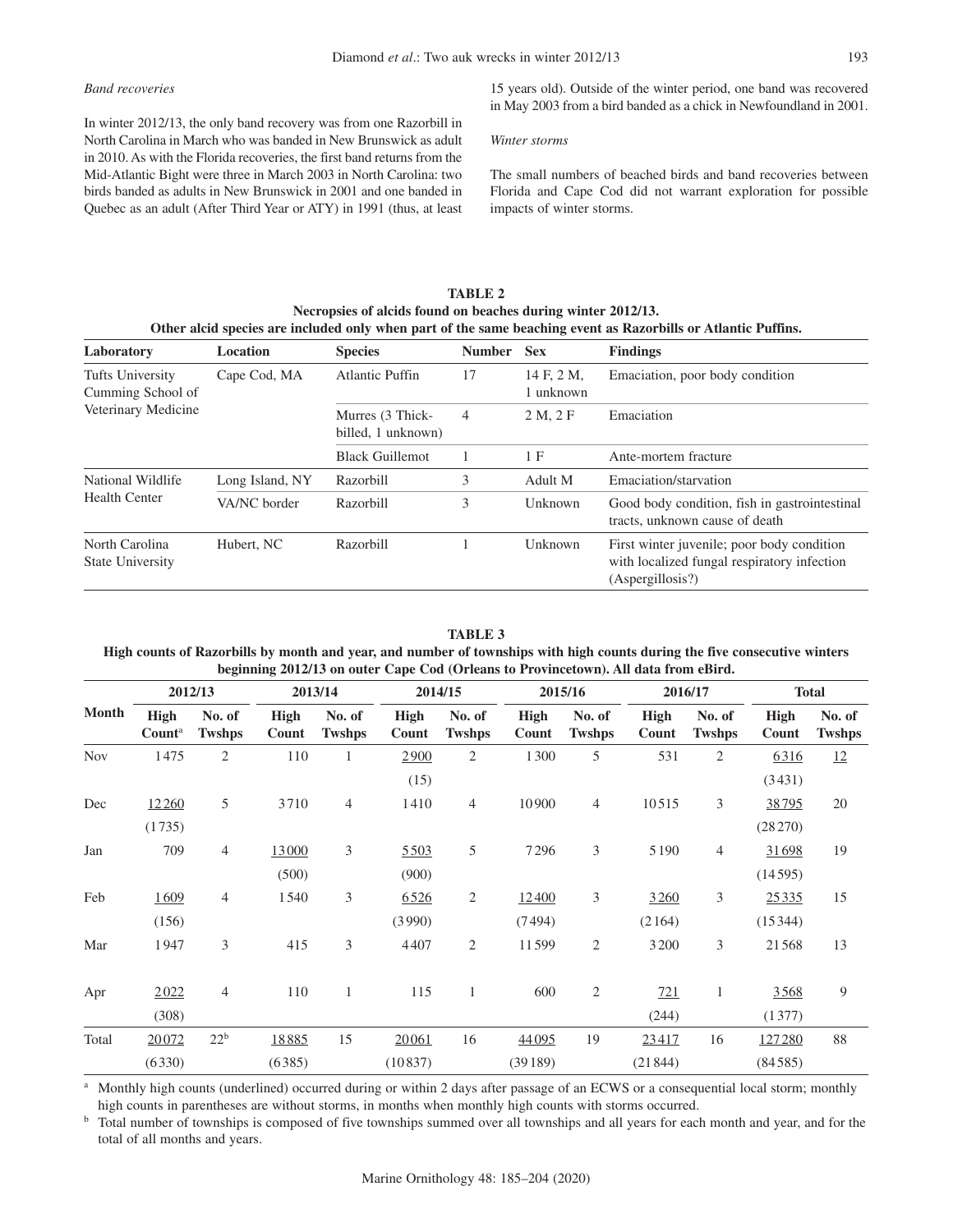# **Cape Cod**

## *Observations of live birds*

Data from the Gulf of Maine (Fig. 3c) show that more Razorbills were sighted in each of the nine years preceding the winter of 2012/13 and fewer were sighted in all subsequent years. At Cape Cod, high counts of  $≥ 100$  Razorbills occurred during every winter month and every year, although numbers were lowest at the beginning (November) and end (April) of winter, when Razorbills generally arrive at and leave outer Cape Cod (Table 3). The number of townships with high counts during each winter was 15–22, with the most high counts occurring during the winter of 2012/13 after strong storms (Table 4). Among the five townships, counts of  $\geq 100$  birds that included all six months and five winters combined (i.e., maximum potential total of 30 high counts) were highest in Provincetown (28) and Truro (24), lowest in Orleans (8), and intermediate in Wellfleet and Eastham (14 each). That was despite First Encounter Beach (Eastham Township) being the hotspot on the bay-side for counting seabirds during storms. Few high counts (2) were reported from Wellfleet Harbor. The highest counts (and many others), which are first observed in December or January, are often influenced by storms (e.g., the maximum of 13000 Razorbills at Race Point Beach), but several of the highest counts also occurred without storms (e.g., maximum of 11599 Razorbills at Race Point), especially during winter 2015/16. Thus, storms influenced counts, but the total number of Razorbills without storms (66% of the total number with storms; range 32%–93% over each of the five winters: Table 3) would still constitute a designated status as "common" to "locally abundant" in each of the five winters. This includes 2012/13, when Razorbills, though more widely distributed including the bay-side, were no more numerous than in any of the four following winters (Table 3). The prolonged high counts for four consecutive months (December through March) in Provincetown during winter 2015/16, when the influence of storms was minor, remains unexplained. It may have been due to high concentrations of sand lance *Ammodytes* spp., which also attracted many other seabirds and whales (Veit *in litt*.).

The total numbers of Atlantic Puffins seen from land on outer Cape Cod during the five winters starting in 2013/14 were 71, 1, 2, 2, and 26 birds, respectively. During winter 2012/13, the highest counts were 52 (observed from Skaket Beach, Orleans on

# **TABLE 4 East Coast Winter Storms (ECWS) recorded by the US Coast Guard Air Station Cape Cod, Jan–Mar 2013. ECWS are storms maintaining wind speed of 20 kt (37 km/h) for more for 12 hours (Hirsch** *et al.* **2001).**

| <b>Dates</b>         | Max. wind speed<br>$(km/h)$ per day,<br>respectively | Direction (degrees, Name<br>bearing)                     |      |
|----------------------|------------------------------------------------------|----------------------------------------------------------|------|
| $19 - 20$ Jan        | 74, 66                                               | $225^\circ$ (SW)                                         |      |
| $30 - 31$ Jan        | 76, 93                                               | $180^{\circ}$ (S), $270^{\circ}$ (W)                     |      |
| 08–09 Feb            | 113, 116                                             | $045^\circ$ (NE)                                         | Nemo |
| $22-28$ Feb          | 72.74                                                | $045^{\circ}$ (NE), $360^{\circ}$ (N)                    |      |
| 07-09 Mar 77, 76, 66 |                                                      | $022^{\circ}$ (NNE)                                      |      |
| 19–21 Mar 60, 53, 45 |                                                      | $090^{\circ}$ (E), $270^{\circ}$ (W),<br>$180^\circ$ (S) |      |

10 February, shortly after the passage of superstorm Nemo) and 16 (observed from First Encounter Beach, Eastham on 28 December, also following the passage of a strong ECWS). In winter 2016/17, a high count of 22 birds was recorded on 25 January, again at First Encounter Beach and closely following a strong ECWS.

### *Christmas Bird Counts*

We did not examine CBC data in detail (see Methods section), but the coordinator of the Grand Manan CBC (Durlan Ingersoll, who is also a fisherman) reported *in litt*. that "We only had three razorbills on the Grand Manan count [December 2012] … when fishing I normally would see many, many razorbills flying by, this year I am not seeing this. In other years the numbers would be thousands flying by, and this year I might have seen the occasional flock numbering 20 birds or so."

### *Beached birds*

Twenty-one beaches (9 bay-side, 6 harbor-side, 5 ocean-side, 1 at Race Point) were surveyed between 27 January and 28 March 2013. Over all five winters combined, the distance surveyed for each water location type was: 747.5 km bay-side, 125.6 km harbor-side, 377.5 km ocean-side, and 192.3 km at Race Point.

During mid to late winter 2012/13, when most coastal and some pelagic seabirds that are regularly present were represented, 475 dead beached seabirds of 23 species were encountered (Appendix 1); SEANET/WHER counts were probably duplicated for 18 of these (16 Razorbills, 1 Atlantic Puffin, 1 Common Loon *Gavia immer*). Over half (56%) of the dead seabirds were Razorbills; the second most numerous species was Atlantic Puffin (see below). Four other species of alcid were represented in far smaller numbers (Appendix 1). Relative to the "wreck" winter of 2012/13, the abundance of Razorbills and Atlantic Puffins was an order of magnitude less during each of the following four winters (Appendix 2); in winter 2014/15 dead Razorbills were outnumbered by dead Thick-billed Murres.

The mean encounter rate from all surveys for all carcasses during winter 2012/13 was 2.43 birds/km (range 2.47–3.26) at bay-side and harbor-side beaches and at Race Point, compared to 0.69 birds/km for ocean-side beaches (a 4- to 6-fold difference). The mean encounter rate at most beaches was about 3 birds/km except at all five ocean-side beaches, where the rate was  $\leq 1$  bird/km (Fig. 6). Despite different survey efforts among water location types, the



**Fig. 6.** Mean carcass encounter rate of Razorbills on Cape Cod beaches, by water location type.  $B = Bay-side$ ,  $H = Harbor-side$ ,  $R = Point$  Race,  $O = Ocean-side$ .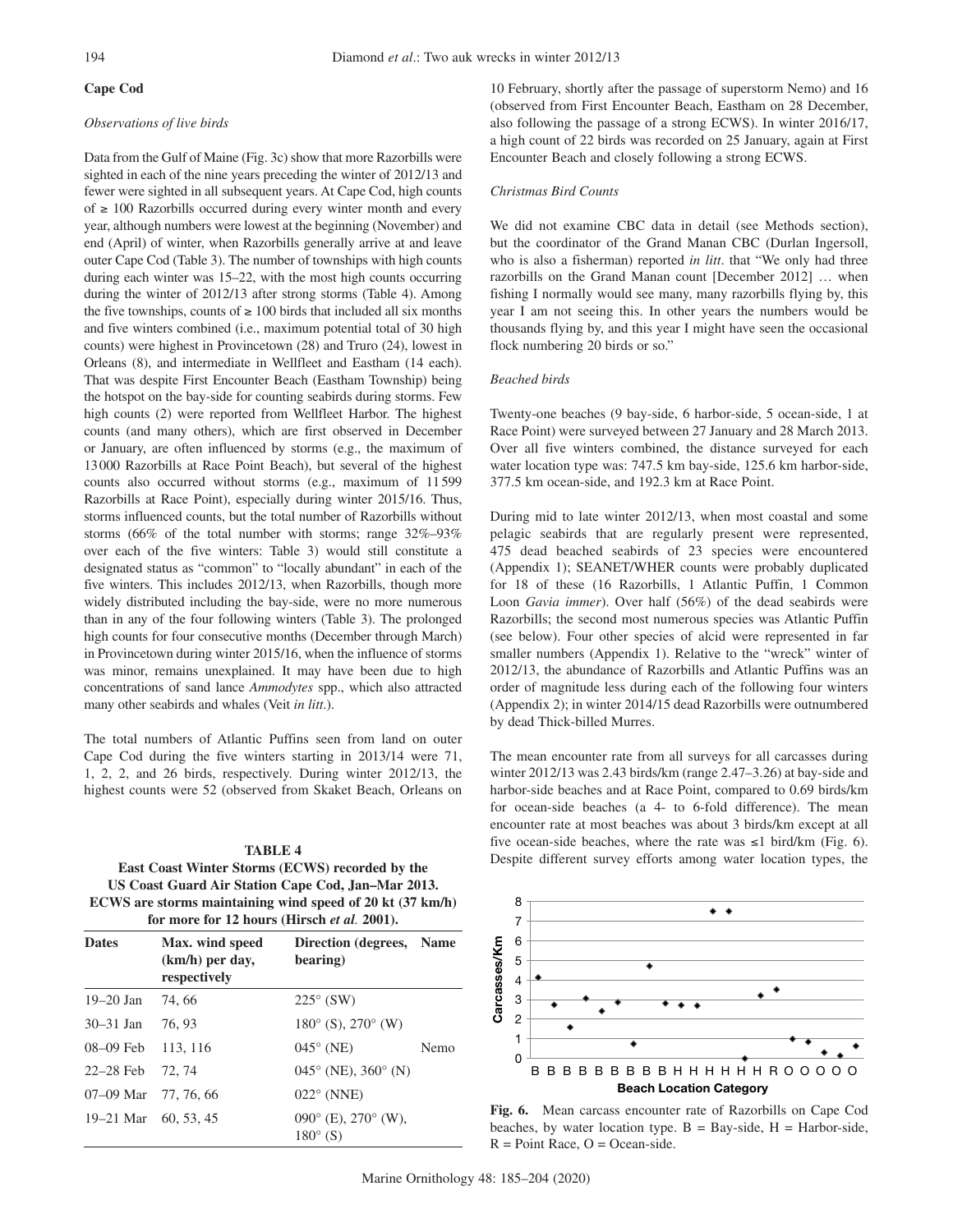mean ocean-side encounter rate was significantly less than the other three types (Fig. 6). More seabirds of all species and a greater proportion of each population were encountered on the bay-side, harbor-side, and at Race Point compared to the ocean-side; this was true also of Razorbills only, and all seabirds except Razorbills  $(\lambda^2,$  $df = 3$ , all values  $> 30$ ,  $P < 0.001$ ). The proportion of birds of each of the 14 most numerous species ( $n \ge 4$ ) located on ocean-side beaches ranged from 0% (7 species) to 15%, except for the Little Auk (45%; 5 of 11 birds on ocean-side beaches).

Observed numbers of dead Razorbills during winter 2012/13 were significantly greater than expected at all four water location types compared to the four following winters (Table 5;  $X^2 = 1444$ ,  $df = 3$ , *P* < 0.0001). Over all five winters, observed numbers of Razorbills were less than expected at ocean-side beaches, in comparison to the other three water location types ( $X^2 = 59$ ,  $df = 3$ ,  $P < 0.0001$ ). Numbers of Atlantic Puffin carcasses during the winter 2012/13 and over all five winters were much greater than expected at Cape Cod beaches of all water location types (Table 5). Over all five winters, numbers of puffin carcasses were greater than expected at bay-side beaches in comparison to the other three water location types.

During the nine-day period following the arrival of superstorm Nemo, the mean carcass encounter rate for all seabirds (4.12 birds/km), for Razorbills only (2.56 birds/km), and for all seabirds except Razorbills (1.56 birds/km) was approximately double that of the subsequent three ECWS periods (Fig. 7). Mean encounter rates were similar across these three latter periods for all seabirds (range: 2.09–2.37), Razorbills only (range: 1.16–1.37), and all seabirds except Razorbills (range: 0.72–1.21). Proportionally ~40% more Razorbills (compared to all other seabirds) were encountered during the nine-day period bracketing superstorm Nemo, in contrast to all three ECWS periods combined following Nemo (Fig. 7). We found no relationship between ECWS during the following four winters and the timing of beached Razorbill carcasses on outer Cape Cod. Even during the 13 days between the Great Blizzard of January 2015 and the next ECWS, DBM detected only four Razorbill carcasses.

#### *Age and condition of affected birds – Razorbills*

The Wild Care Center in Eastham, Massachusetts reported 30 alcids among the 63 seabirds admitted during the winter of 2012/13 (01 November–28 February): eleven Little Auks, seven Razorbills,



**Fig. 7.** The mean carcass encounter rate (birds/km) for all beached seabirds, Razorbills only, and other seabirds during five periods of unequal duration before, during, and after superstorm Nemo on outer Cape Cod from 27 January to 28 March 2013 (full explanation in text).

| TABLE 5                                                                                                                              |
|--------------------------------------------------------------------------------------------------------------------------------------|
| Observed and expected numbers of Razorbills and Atlantic Puffins from deposited carcasses on beaches of outer Cape Cod during the    |
| wreck winter of 2012/13, as compared to the following four winters (2013–2017) combined. Expected numbers have been effort-adjusted. |

|                            |                 |                                  | <b>Razorbill</b>       |                                                  |                         |                 |  |
|----------------------------|-----------------|----------------------------------|------------------------|--------------------------------------------------|-------------------------|-----------------|--|
| <b>Water Location Type</b> |                 | <b>Wreck Winter</b><br>(2012/13) |                        | <b>Following Four Winters</b><br>$(2013 - 2017)$ | <b>All Five Winters</b> |                 |  |
|                            | <b>Observed</b> | <b>Expected</b>                  | <b>Observed</b>        | <b>Expected</b>                                  | <b>Observed</b>         | <b>Expected</b> |  |
| Bay-side                   | 155             | 24                               | 53                     | 153                                              | 208                     | 177             |  |
| Harbor-side                | 39              | 6                                |                        | 24                                               | 40                      | 30              |  |
| Race Point                 | 54              | 6                                | 12                     | 40                                               | 66                      | 46              |  |
| Ocean-side                 | 16              | 12                               | 12                     | 78                                               | 28                      | 89              |  |
| Total                      | 264             |                                  | 78                     |                                                  | 342                     |                 |  |
|                            |                 |                                  | <b>Atlantic Puffin</b> |                                                  |                         |                 |  |
| <b>Water Location Type</b> |                 | <b>Wreck Winter</b><br>(2012/13) |                        | <b>Following Four Winters</b><br>$(2013 - 2017)$ | <b>All Five Winters</b> |                 |  |
|                            | <b>Observed</b> | <b>Expected</b>                  | <b>Observed</b>        | <b>Expected</b>                                  | <b>Observed</b>         | <b>Expected</b> |  |
| Bay-side                   | 34              | 4                                | 6                      | 24                                               | 40                      | 28              |  |
| Harbor-side                |                 |                                  | 2                      | 4                                                | 3                       | 5               |  |
| Race Point                 |                 |                                  | $\overline{2}$         | 6                                                | 3                       | 7               |  |
| Ocean-side                 | 3               | 2                                | 4                      | 12                                               | 7                       | 14              |  |
| Total                      | 39              |                                  | 14                     |                                                  | 53                      |                 |  |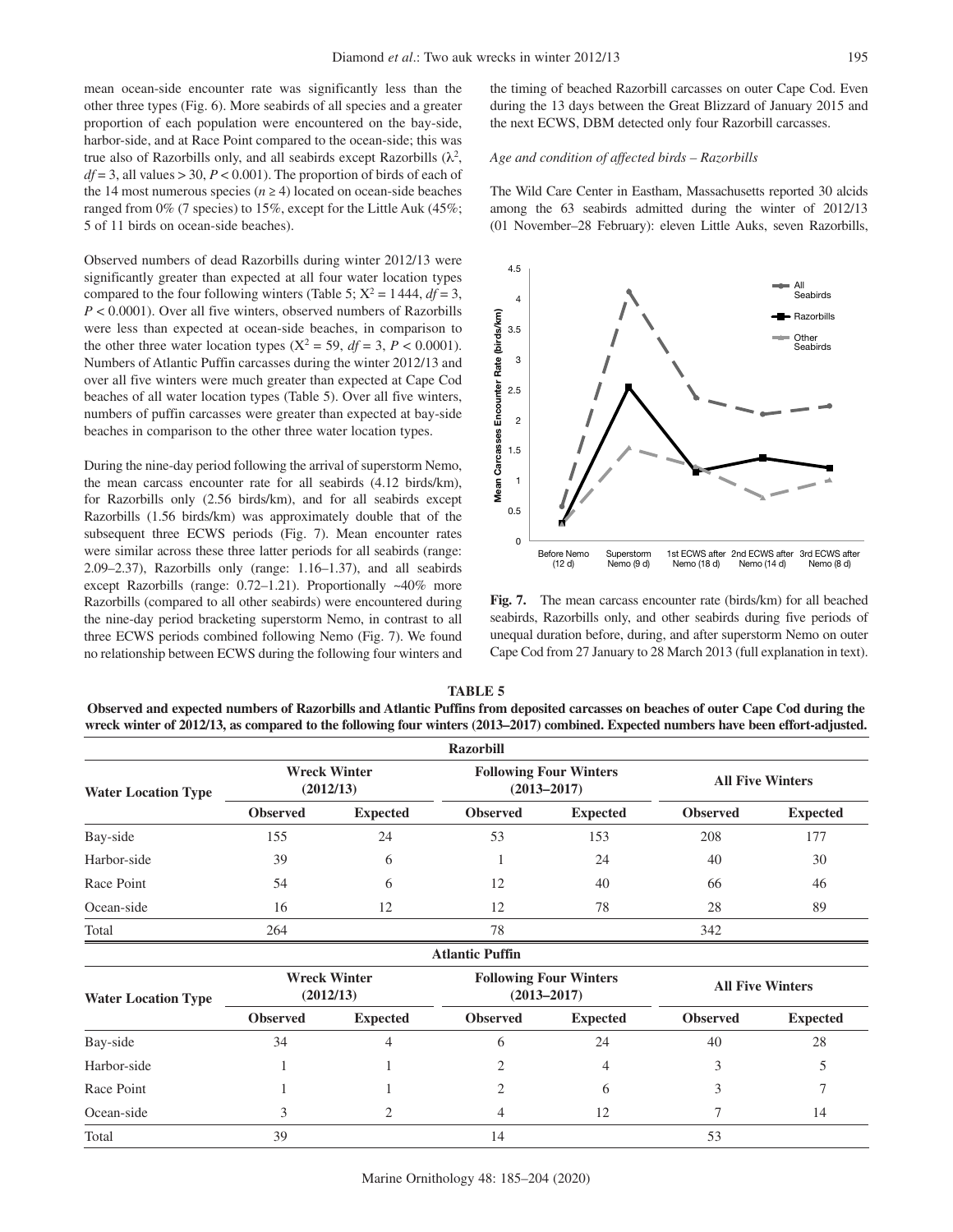six Atlantic Puffins, three Common Murres, and three Thick-billed Murres. Twenty-two of the alcid deaths were attributed to storms, 14 specifically to the "major winter storm" Nemo (08–10 February). These 22 alcids were weighed and all were under the average weight recorded for the species (underweight by 6%–31% in seven Razorbills, 11%–53% in six Atlantic Puffins, 27%–35% in two Common Murres, 37%–45% in three Thick-billed Murres, and 23%–36% in two Little Auks). One Atlantic Puffin weighed only 180 g when it was found alive (> 50% below average weight), but it died on arrival.

During the wreck winter, 264 dead Razorbills washed ashore. DBM critically examined the body condition of 40 entire Razorbills, which were all emaciated or severely emaciated; internal organs (heart, liver, etc.) appeared normal, but the pectoral muscle profile was never greater than flat (i.e., never convex) and only a few birds had any fat. Gastrointestinal tracts contained no animal matter, not even a trace of material such as fish bone. The remaining 224 entire Razorbills were subject to external examination only; all had thin keels and were light. Of these 264 dead Razorbills that washed ashore during the wreck winter, 247 (94%) were aged as ASY, 6 as SY, and 11 could not be aged. In contrast, of the 78 washed ashore during the following four winters, 26 (72%) were aged as ASY, 10 as SY, and 42 could not be aged. The proportion of adults during the wreck winter was significantly greater than the following four winters ( $\lambda^2 = 138$ ,  $df = 2, P < 0.0001$ .

#### *Age and condition of affected birds – Atlantic Puffins*

Cape Cod also suffered the largest wreck of Atlantic Puffins yet recorded in North America. DBM retrieved 39 carcasses between 29 January and 17 March 2013 (Appendix 3); all were examined by AWD for age (from number of bill grooves, following Harris (2014)) and stage of wing molt (Table 6). Of the 31 specimens that could be aged, nine (29%) were SY, one was ASY, and 21 (68%) were ATY (i.e., with two or more bill grooves and of possible breeding age). Wing condition varied relative to degree of wear and completion of molt; of the 37 specimens for which the condition of the primaries could be assessed, 8 (23%) were freshly molted but 26 (74%) had not yet molted. These later carcasses showed varying degrees of wear, ranging from very worn with some bleached flight feathers  $(n = 1)$ , to worn or only slightly worn  $(n = 12)$ . Only one adult (ATY) bird was in active primary molt, which was asymmetrical. In subsequent winters, none of the collected carcasses were in active molt and half were only slightly worn.

The number and proportion of fresh Atlantic Puffin carcasses deposited on the beaches of outer Cape Cod during the winter of 2012/13 significantly exceeded those of the other four winters combined (Table 5; Fisher's exact test [two-tailed]  $P = 0.001$ ). In the four subsequent winters combined, one-third of the 2012/13 number were found; age ratios suggest higher proportions of SY birds (6 of 10) than in 2012/13 (9 of 30).

| Age and condition of the wings of Atlantic Puffin carcasses on Cape Cod in (A) winter of 2012/13 and (B) subsequent winters. |
|------------------------------------------------------------------------------------------------------------------------------|
| Adults predominated in 2012/13; subadults predominated in subsequent winters.                                                |
| (A)                                                                                                                          |
|                                                                                                                              |

**TABLE 6**

| <b>Condition of wings</b> |                             |                           |                           |                                  |                |                 |  |  |  |
|---------------------------|-----------------------------|---------------------------|---------------------------|----------------------------------|----------------|-----------------|--|--|--|
| Age <sup>a</sup>          | New <sup>b</sup>            | Worn/<br>Slightly<br>worn | <b>Moderately</b><br>worn | <b>Very</b><br>worn/<br>bleached | Active<br>molt | <b>Totals</b>   |  |  |  |
| <b>SY</b>                 |                             | 2                         | 4                         |                                  |                | 7               |  |  |  |
| ASY                       |                             |                           | 1                         | $\overline{\phantom{0}}$         |                | 1               |  |  |  |
| <b>ATY</b>                | $\mathcal{D}_{\mathcal{L}}$ | 8                         | 7                         | 3                                |                | 21              |  |  |  |
| Unk                       | 5                           | 2                         |                           |                                  |                | 8               |  |  |  |
| <b>Totals</b>             | 8                           | 12                        | 13                        | 3                                |                | 37 <sup>c</sup> |  |  |  |

 $SY = Second Year$ ;  $ASY = After Second Year$ ;  $ATY = After Third Year$ ; Unk = Unknown

<sup>b</sup> No specimen available c Plus two incomplete bodies that could not be categorized

| I |
|---|
|   |

|               | Age       |                          |                | <b>Flight feather condition</b> |                           |                     |                        |                | <b>Total</b>          |
|---------------|-----------|--------------------------|----------------|---------------------------------|---------------------------|---------------------|------------------------|----------------|-----------------------|
|               | <b>SY</b> | <b>ATY</b>               | <b>Unknown</b> | Slightly<br>worn                | <b>Moderately</b><br>worn | <b>Very</b><br>worn | Very worn/<br>bleached | Active<br>molt | specimens<br>assessed |
| Feb 2014      | $\theta$  |                          | 0              | 0                               | $\theta$                  | $\Omega$            |                        | $\theta$       |                       |
| Feb-Mar 2015  | 2         | 3                        | $\Omega$       | 2                               | $\overline{2}$            | $\Omega$            |                        | $\theta$       |                       |
| Feb 2017      | 3         | $\overline{\phantom{a}}$ | 4              | 5.                              |                           | $\Omega$            |                        | $\theta$       |                       |
| <b>Totals</b> |           | 4                        | 4              |                                 | 3                         | $\mathbf{0}$        |                        | $\bf{0}$       | 13                    |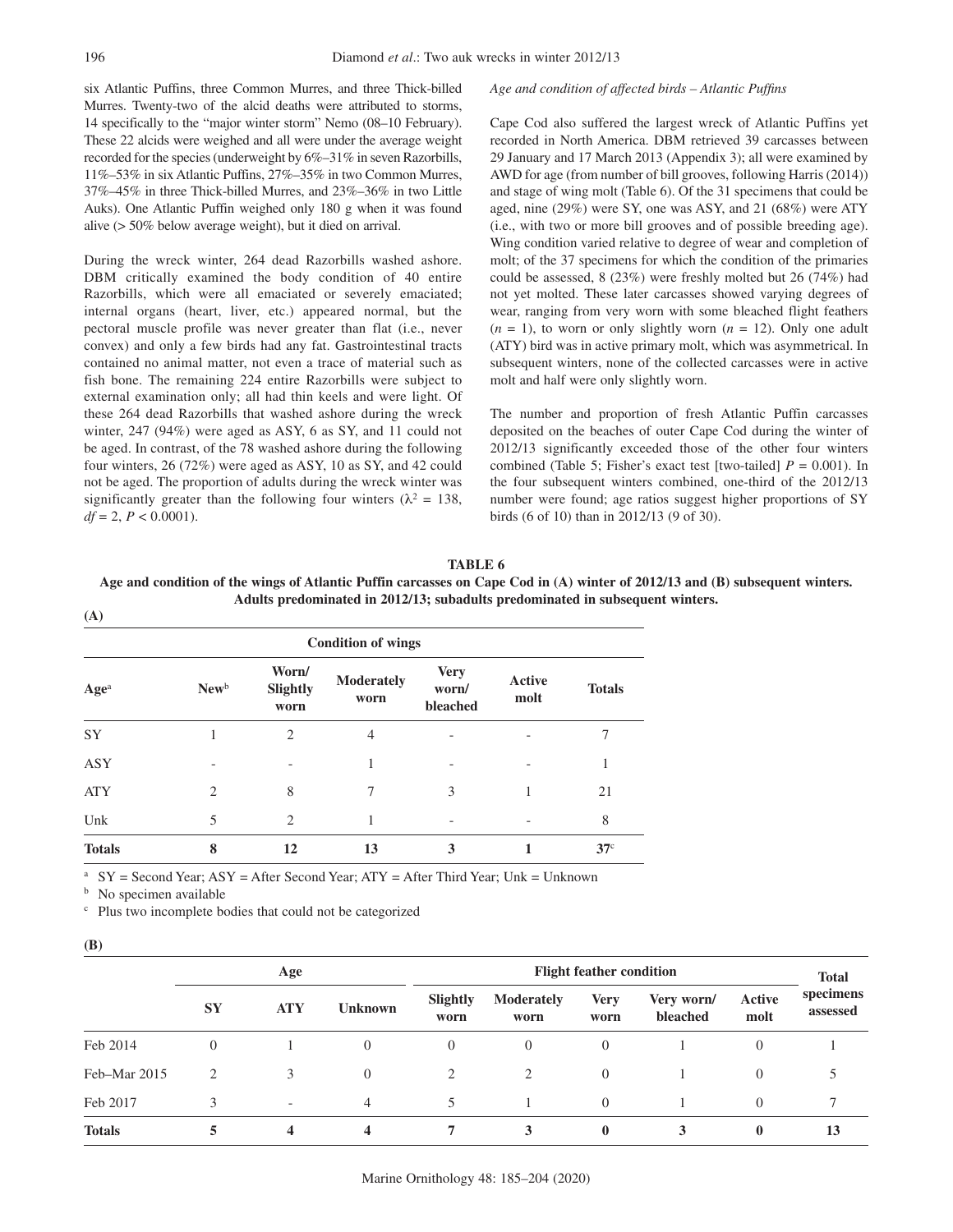The proportion of "fresh" versus "not fresh" carcasses of both Atlantic Puffins and Razorbills was higher in winter 2012/13 than in subsequent winters (Table 7), which reflects greater temporal concentration of mortality in the winter of the wreck.

#### *Necropsies*

Gross necropsies (Table 2) were conducted by the Cummings School of Veterinary Medicine at Tufts University on 30 seabirds salvaged in February and March 2013 at Cape Cod. Of these, there were 17 Atlantic Puffins, three Thick-billed Murres, one Black Guillemot, and one murre of unknown species (too scavenged to identify). Carcass condition, keel score, fat stores, sex, and stomach contents were recorded. Of the 22 alcids, 17 (77%) were female, one male (5%), and four were of unknown sex due to scavenging of the gonads. Most birds were emaciated (82%) and some were in poor body condition (9%); two were too scavenged to assess body condition. Only one bird showed evidence of pre-mortem trauma playing a role in mortality. Almost all had empty digestive tracts; two had a small amount of plant matter. Necropsies were also performed on two Thick-billed Murres and a Little Auk found on the coasts of New Hampshire and southern Maine; all were

**TABLE 7 Observed and expected numbers of "Fresh" and "Not Fresh" condition Razorbill and Atlantic Puffin carcasses on beaches of outer Cape Cod during the wreck winter of 2012/13 in comparison to the following four winters (2013–2017) combined. See text for definitions of "Fresh" and "Not Fresh". A higher proportion of carcasses were "fresh" in winter 2012/13.**

|                          |                 |                                  | <b>Razorbill</b>       |                                                  |                         |                 |  |
|--------------------------|-----------------|----------------------------------|------------------------|--------------------------------------------------|-------------------------|-----------------|--|
| <b>Carcass Condition</b> |                 | <b>Wreck Winter</b><br>(2012/13) |                        | <b>Following Four Winters</b><br>$(2013 - 2017)$ | <b>All Five Winters</b> |                 |  |
|                          | <b>Observed</b> | <b>Expected</b>                  | <b>Observed</b>        | <b>Observed</b>                                  | <b>Expected</b>         | <b>Observed</b> |  |
| Fresh                    | 233             | 198                              | 31                     | 66                                               | 264                     | 171             |  |
| Not Fresh                | 24              | 59                               | 54                     | 19                                               | 78                      | 171             |  |
| Total                    | 257             |                                  | 85                     |                                                  | 342                     |                 |  |
|                          |                 |                                  | <b>Atlantic Puffin</b> |                                                  |                         |                 |  |
| <b>Carcass Condition</b> |                 | <b>Wreck Winter</b><br>(2012/13) |                        | <b>Following Four Winters</b><br>$(2013 - 2017)$ | <b>All Five Winters</b> |                 |  |
|                          | <b>Observed</b> | <b>Expected</b>                  | <b>Observed</b>        | <b>Observed</b>                                  | <b>Expected</b>         | <b>Observed</b> |  |
| Fresh                    | 35              | 30                               | 4                      | 9                                                | 39                      | 26.5            |  |
| Not Fresh                | 6               | 11                               | 8                      | 3                                                | 14                      | 26.5            |  |
| Total                    | 41              |                                  | 12                     |                                                  | 53                      |                 |  |

**TABLE 8 Origin and age of banded Razorbills and Atlantic Puffins encountered in winter 2012/13**

|                      |                  | <b>Banding</b>                              |                          | <b>Encounter</b>           |             |           |                |
|----------------------|------------------|---------------------------------------------|--------------------------|----------------------------|-------------|-----------|----------------|
| Species/<br>band no. | Date<br>Location |                                             | Age <sup>a</sup>         | <b>Bander</b> <sup>b</sup> | Date        | Location  | Age<br>(years) |
| Razorbill            |                  |                                             |                          |                            |             |           |                |
| 0895-14853           | 30 Jul 2001      | Îles Sainte-Marie, OC                       | <b>SCF</b><br><b>AHY</b> |                            | 10 Mar 2013 | MA        | $12+$          |
| 0895-15153           | 16 Jul 2007      | The Corossol, QC                            | Local                    | <b>SCF</b>                 | 09 Mar 2013 | MA        | 6              |
| 0895-17368           | 24 Jul 2005      | Machias Seal Island, NB                     | <b>AHY</b>               | <b>UNB</b>                 | 09 Mar 2013 | <b>MN</b> | $10+$          |
| 0895-23853           | 09 Jul 2012      | Matinicus Rock, ME                          | Local                    | <b>NAS</b>                 | 17 Dec 2012 | FL        | <1             |
| 0895-24756           | 03 Jun 2010      | Machias Seal Island, NB                     | <b>ATY</b>               | <b>UNB</b>                 | 21 Mar 2013 | NC.       | $5+$           |
| 0895-24942           | 08 Jul 2012      | Machias Seal Island, NB<br>Local            |                          | <b>UNB</b>                 | 24 Dec 2012 | FL        | <1             |
| Atlantic Puffin      |                  |                                             |                          |                            |             |           |                |
| 1055-05323           | 05 Aug 2006      | Eastern Egg Rock, ME                        | <b>ATY</b>               | <b>NAS</b>                 | 19 Feb 2013 | Cape Cod  | >9             |
| 1015-08548           | 25 Jul 2005      | Machias Seal Island, NB                     | <b>ATY</b>               | <b>UNB</b>                 | 08 Feb 2013 | Cape Cod  | 8              |
| 0875-78491           | 04 Aug 1999      | Seal Island National<br>Wildlife Refuge, ME | Local                    | <b>NAS</b>                 | 13 Feb 2013 | Cape Cod  | 14             |
| 1905-10415           | 14 Aug 1996      | Machias Seal Island, NB                     | Local                    | <b>UNB</b>                 | 02 Feb 2013 | Cape Cod  | 17             |

<sup>a</sup> AHY = After Hatch Year; Local = chick unable to fly;  $ATY =$  After Third Year (adult)

 $<sup>b</sup>$  SCF = Service canadien de la faune (Canadian Wildlife Service); UNB = University of New Brunswick; NAS = National Audubon Society</sup>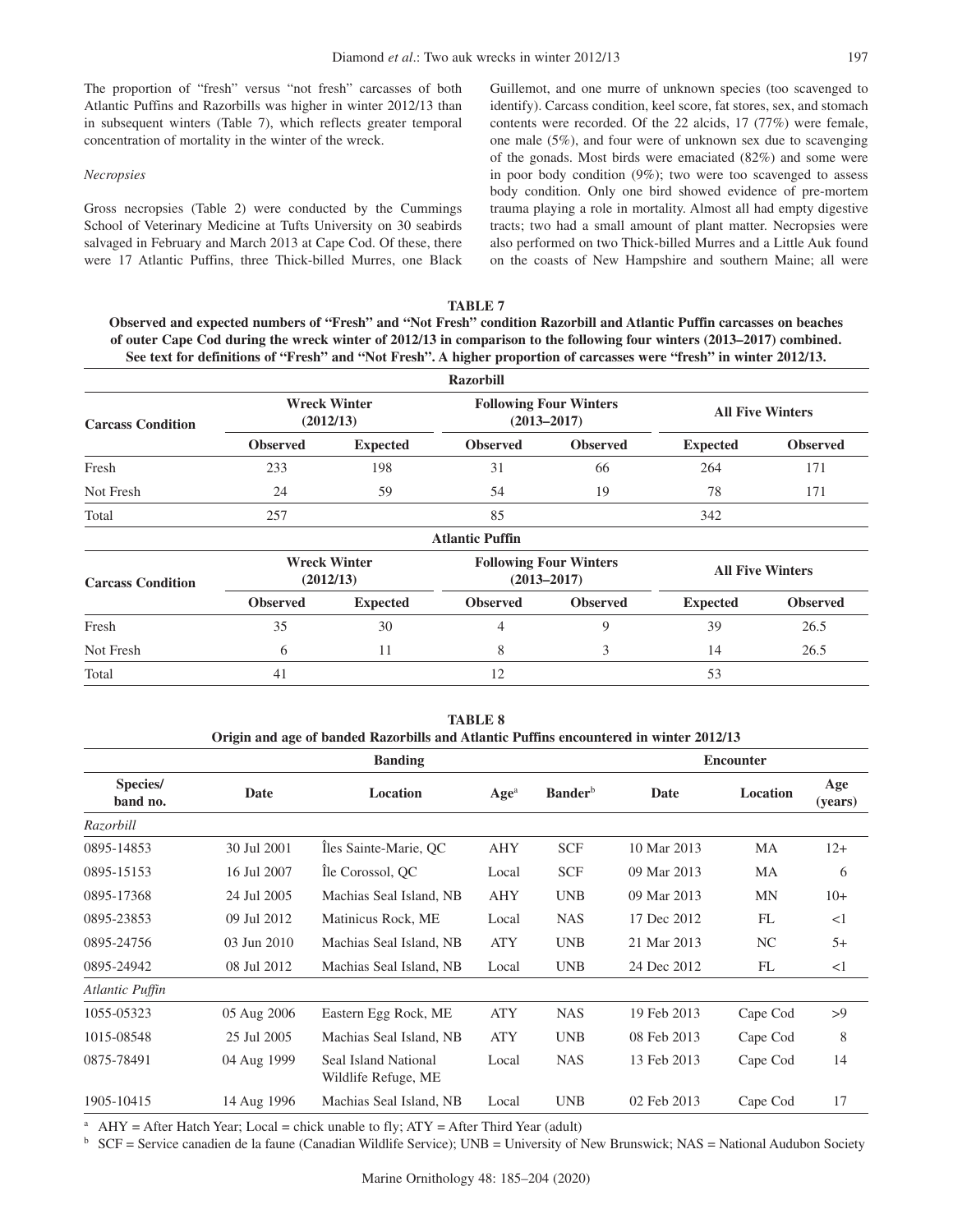emaciated males. One of the Thick-billed Murres had chronic perforation of the proventriculus and inflammation of the coelom. Emaciation appeared to be the main cause of death in all cases.

### *Band recoveries – Razorbills*

In winter 2012/13, two banded Razorbills were recovered at Cape Cod (adults banded at different Quebec colonies, one as adult and one as chick), and another recovered in Maine had been banded as adult on MSI in New Brunswick (Table 8). The remains of another bird that was banded as a chick in 2002 on MSI were found on a Boston beach in August 2014; pictures of the carcass suggest it may also have been involved in the 2012/13 wreck. In subsequent winters (2013/14 through 2017/18), the only Razorbill band recoveries were two from late February 2018: one bird that was banded in Quebec as an adult in 1995 and found dead in Massachusetts, and one banded in the Gannet Islands (Labrador) as an adult in 2004 and found dead in Maine. None of the Razorbills found by DBM on outer Cape Cod beaches over the five winters from 2012 to 2017 was banded.

Almost half the banded Razorbills encountered in winters before 2012 (1926–2011) were juveniles (25 of 54 = 46%). In winter 2012/13, 33% (2 of 6) were juveniles, so this small sample was not dominated by inexperienced young birds on their first migration.

### *Band recoveries – Atlantic Puffins*

Four banded Atlantic Puffins were reported during the wreck at Cape Cod (Table 8). All were found dead in February 2013 and had been banded at Gulf of Maine colonies: one from each of Eastern Egg Rock and Seal Island National Wildlife Refuge (SINWR) in Maine and two from MSI in New Brunswick. All were encountered as adults. The bird from SINWR had been banded as a chick and was 14 years old when recovered, one bird from MSI was banded as a chick and was 17 years old when recovered, and the other MSI bird was banded as adult and recovered 8 years later. In terms of recoveries that happened in February, these four from 2013 represent the highest total on record for this species in the Bird Banding Laboratory data. The only other February recoveries are single records from 1982, 1997, 2010, 2015, and 2018. In these last three winter recoveries, one was a bird banded on MSI as ASY in 2007 and recovered in New Brunswick in 2010, one was banded as a chick on MSI in 1994 and recovered on Cape Cod in February 2015, and one was banded as a chick on MSI in 1996 and recovered in southwestern Nova Scotia in February 2018. The other recoveries were of birds both banded and recovered in Newfoundland and Labrador.

#### *Winter storms*

Of the 15 ECWS and 11 strong storms that occurred in 2012/13 from October to April (NRCC 2018), six dominated coastal Massachusetts from December through March, including superstorm Nemo on 08–09 February 2013 (NCDC 2018; Table 4). For Nemo, two lowpressure systems with hurricane-force wind gusts merged off the New England coast. Significant pressure highs to the north of New England caused cold air to stall over the area. Nemo was the most severe winter storm to hit coastal Massachusetts since the "Great Blizzard" of 05–07 February 1978, the "Storm of the Century" on 12–15 March 1993, another superstorm on 06–08 January 1996, and the blizzard of 11–12 February 2006. Nemo also coincided with a new moon, which caused storm surges of  $0.9-1.2$  m inshore and waves of more than 9 m in height 24 km offshore. The mean wind direction backed from easterly (070°) on 08 February to the northerly (350°) on 09 February, which drove birds deep into Cape Cod Bay.

The other five ECWSs that dominated coastal Massachusetts between December 2012 and March 2013 occurred on 27 December, 31 January, 17 February, 07–08 March, and 21–22 March. Three of these five storms were categorized as strong ECWSs, although none had the geographical coverage, heavy snowfall, or sustained winds of Nemo. Prevailing winds toward the eastern shore of Cape Cod Bay occurred on approximately 85% of the days from January to March 2013, which aligns with the high number of birds recovered on bay-side rather than ocean-side beaches.

## **DISCUSSION**

### **Change of Razorbill population**

Recent increases in the number of Razorbills off Southern New England in winter have been attributed in part to an increase in population size (Veit & Guris 2008, Veit & Manne 2015). Robben *et al.* (2014) suggested that these changes also contributed to the Florida irruption described here.

A very small proportion (5%–6%) of the North American population of Razorbills breeds in the northeastern US: about 600 pairs in the Gulf of Maine (Nisbet *et al.* 2013) and 2400 pairs in the Bay of Fundy (A.W. Diamond unpubl. data). This contributes very little to the thousands of birds involved in winter sightings from the mid-1990s to the early 2010s off the US east coast (Brinkley 2013) or the Bay of Fundy (Huettmann *et al.* 2005). Most of the North

| <b>TABLE 9</b>                                                                                                          |
|-------------------------------------------------------------------------------------------------------------------------|
| Change in breeding populations (pairs) of Razorbills in Canada, showing $66\%$ increase in colonies censused since 2000 |

| <b>Region</b> | <b>Chapdelaine</b><br><i>et al.</i> 2001 | Latest | Year          | $%$ Change | Source <sup>a</sup>                            |  |
|---------------|------------------------------------------|--------|---------------|------------|------------------------------------------------|--|
| Newfoundland  | 636                                      | 1383   | $2005 - 2013$ | $+117$     | CWS unpubl. data (S. Wilhelm)                  |  |
| Labrador      | 11569                                    | 18460  | $2002 - 2010$ | $+60$      | CWS unpubl. data                               |  |
| New Brunswick | 895                                      | 2825   | 2016          | $+215$     | Ronconi & Wong 2003; A.W. Diamond unpubl. data |  |
| Ouebec        | 18046                                    | 30052  | 2004-2013     | $+66.6$    | SCF unpubl. data (J.-F. Rail)                  |  |
| <b>Total</b>  | 31146                                    | 52720  |               | +69        |                                                |  |

<sup>a</sup>  $CWS =$ Canadian Wildlife Service;  $SCF =$  Service canadien de la faune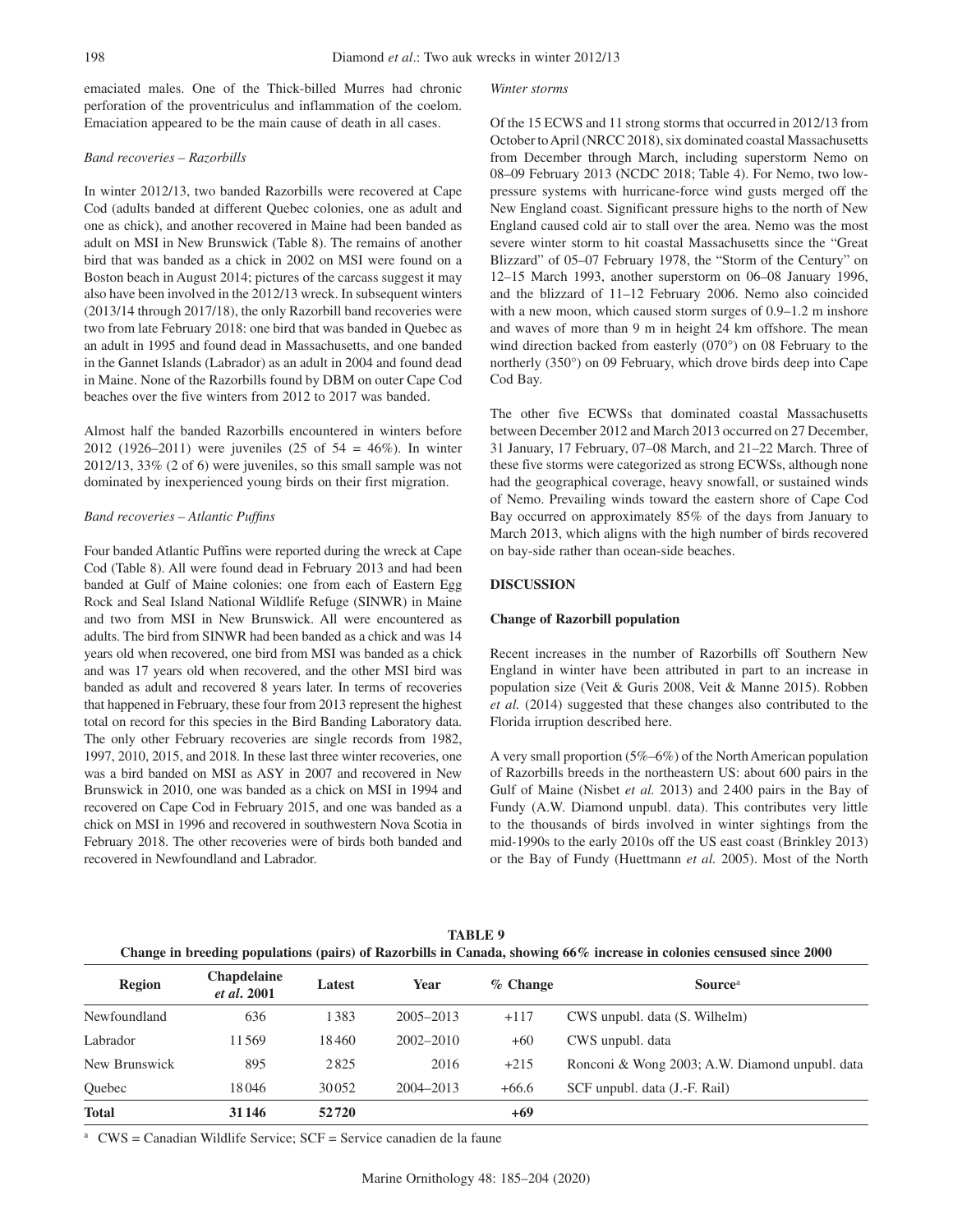American population breeds in Canada, divided almost equally between the Gulf of St. Lawrence and the coast of Labrador; in the most recent published estimate, Chapdelaine *et al.* (2001) assessed the population at 38000 breeding pairs of which 80% (31146 pairs) were in these two areas. Most of the colonies included in Chapdelaine's assessment have since been re-counted by various groups, and here we provide an updated estimate of 52720 pairs in those colonies (Table 9). This represents a 69% increase in numbers since the Chapdelaine *et al.* (2001) count. Thus, the breeding population has increased substantially during this century, but there is no evidence of a sudden increase in numbers immediately before the irruption into Florida; the 'slow' life-history of Razorbills makes such an abrupt increase unlikely.

#### **Characteristics of the wrecks**

The Florida wreck clearly arose from a classic irruption, or an excursion outside of the normal range that is usually caused by a food shortage. The Cape Cod wreck, by contrast, took place within the normal winter range and was evidently caused by protracted very strong onshore winds (Heubeck *et al.* 2011, Harris & Elkins 2013, Morley *et al.* 2016). In this case, the winds were exacerbated by the physical layout of Cape Cod acting as a trap once birds were blown into it Cape Code Bay (Proctor & Lynch 1993). There was no evidence in either wreck of oil contamination or disease, which can also contribute to mass mortality of seabirds.

In both wrecks, most birds were underweight and appear to have starved. Large auks need to eat at least 50% of their body weight in fish each day; if they cannot find this, they lose body weight, and if severe food shortage lasts for three to five days, they die of starvation (Piatt *et al.* 2020). The succession of severe ECWS that battered Cape Cod in late winter, particularly Nemo, would have disrupted feeding conditions for seabirds for days at a time. Stellwagen Bank, which is immediately north of Cape Cod Bay, is a rich feeding area for seabirds and other marine predators, and Razorbill numbers there peak in January (Pittman & Huettman 2006), perhaps associated with the abundance of sand lance or Atlantic herring *Clupea harengus* (Richardson *et al.* 2014). The succession of storms would likely have driven many birds from the Bank into Cape Cod Bay. The Florida wreck, on the other hand, did



**Fig. 8.** Timing of Razorbill wrecks in Florida (*n* = 53) and Cape Cod ( $n = 264$ ), by proportion of carcasses found per  $\sim$ 10-day period.

not have an obvious proximate cause of severe onshore winds, yet the immediate cause of mass mortalities was apparently exhaustion brought on by starvation; the question then becomes, what caused the starvation?

# **Causes of the wrecks**

Both events followed a heat wave in the northwest Atlantic that has been described as "the largest, most intense warm event in the northwest Atlantic in the last 30 years" (Mills *et al.* 2013). It extended as far northeast as Iceland, deep into the northern Labrador Sea, and south to Cape Hatteras; throughout this area, SSTs were 1–3°C above normal. In the Gulf of Maine, this was equivalent to 3.5 standard deviations above the mean SST from 1982 to 2011. The cause of the heatwave has been attributed to an anomalous northward shift of the jet stream in winter 2012 (Chen *et al.* 2014). Effects ranged from increased melting of Greenland glaciers (Nghiem *et al.* 2012) to possibly affecting the trajectory of Hurricane Sandy (Greene *et al.* 2013). The area of ocean with abnormally high SST extended throughout the normal winter range of Razorbills (Gulf of Maine to Cape Hatteras: Fig. 1 in Chen *et al.* 2014). Anomalously high temperatures were particularly prominent in the Gulf of Maine and the Bay of Fundy, where Razorbills usually concentrate in winter (Huettmann *et al.* 2005, Clarke *et al.* 2010), and extended throughout the water column (Koopman *et al.* 2014).

Another possible factor in the Florida invasion was the presence of cooler water close to shore during winter 2012/13. A path for invading Razorbills could follow cooler water after an initial displacement further north by anomalously warm waters with low food availability. The patterns of cooler water close to shore and related SST anomalies may be connected to Gulf Stream separation, which is when warm-water eddies detach from the Gulf Stream and reduce the strength and connectivity of this powerful current (Andres 2016, Schoonover *et al.* 2017).

Extreme SST anomalies lead to seabird wrecks through their effects on ocean productivity (Jones *et al.* 2018) and responses of forage fish to temperature (Piatt *et al.* 2020). Such wrecks can occur in the absence of storms driving birds ashore, as for example in the massive mortality of Common Murres on the US west coast in 2014–2016 (Piatt *et al.* 2020), and operate through three fundamental processes: (i) reduced productivity of the phytoplankton at the base of the marine food-web; (ii) physiological effects on fish prey, which are ectotherms and are subject to increased metabolic demands because higher water temperatures increase their metabolic rate, diverting energy from growth and fat deposition, which in turn results in smaller and less nutritious fish (Piatt *et al.* 2020); and (iii) improved escape ability of fish, since swimming speed increases with temperature in ectotherms but not endotherms (temperature-dependent predation success; Cairns *et al.* 2008, Dell *et al.* 2014, Grady *et al.* 2019). Fundamental to these processes is the "metabolic asymmetry" between ectotherm prey, which respond directly to increased temperature with increased metabolism, and endotherm prey (in this case seabirds), which maintain their metabolic rate over a range of environmental temperatures (Dell *et al.* 2014). Oceanographic changes in the Gulf of Maine in 2012 reduced the abundance of the high-lipid copepod *Calanus finmarchicus*, which is an important food for forage fish (Johnson *et al.* 2013). Forage fish would therefore have been squeezed between declining quality of food and increased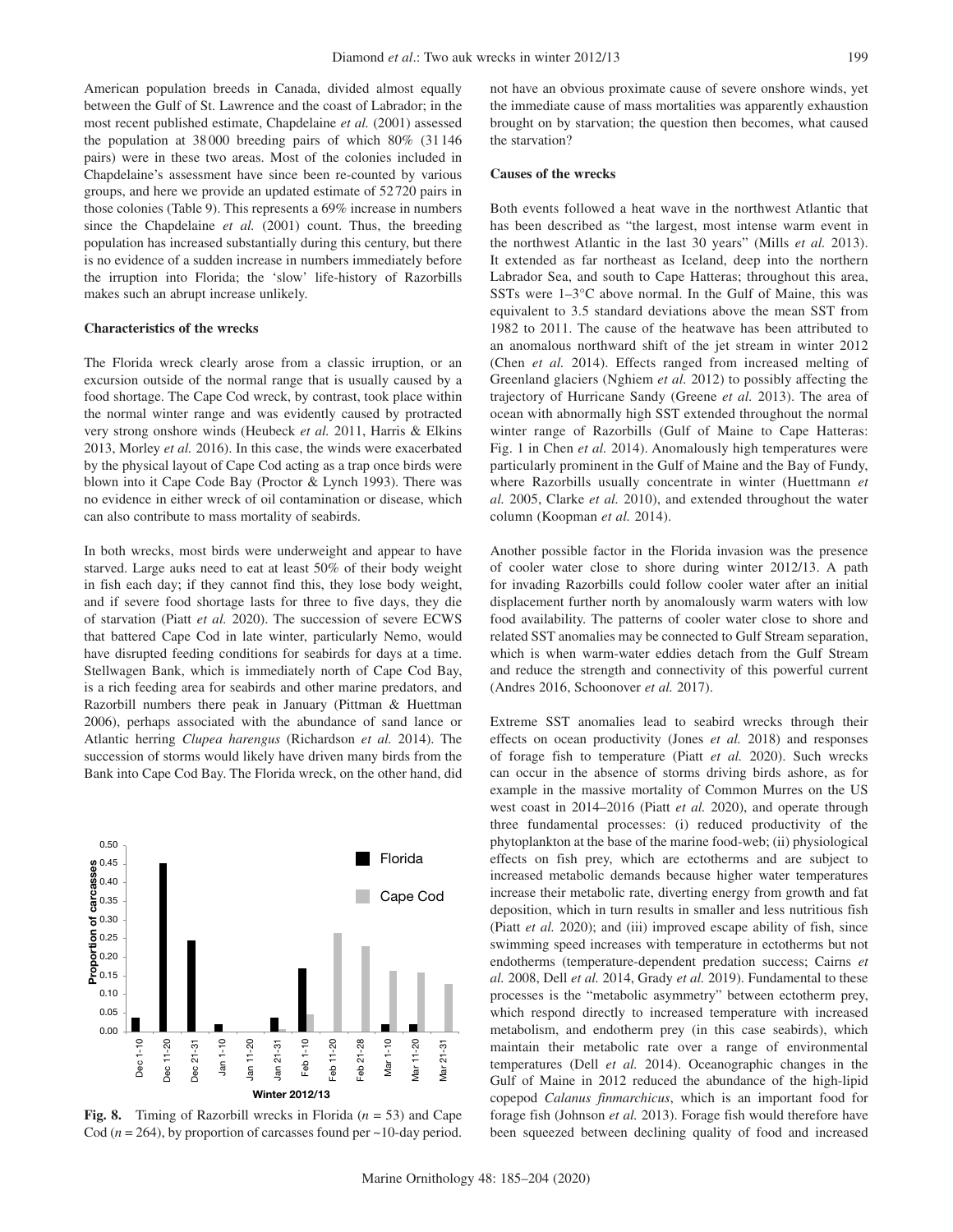metabolic demand from higher temperatures, likely resulting in lower survival and poorer body condition. This is the "ectothermic vise" of Piatt *et al.* (2020), in which ectothermic prey are trapped between rising energy demands and decreased food supply, both due to warmer temperatures.

Although the Florida and Cape Cod events were widely separated in space, they overlapped somewhat in time, as illustrated in the distribution of beached birds by 10-day periods (Fig. 8). We expected to confirm that the incursion into Florida was unprecedented, but eBird data, records of the Florida Ornithological Society Records Committee, and a previously-overlooked Florida band recovery in 2003 from a bird banded in the Bay of Fundy, indicated that the 2012/13 event may have been indistinctly foreshadowed in the early 2000s by a slight increase of records in Florida. Veit & Guris (2008) had also drawn attention to increasing numbers of birds off Southern New England coasts in the early 2000s. They proposed either a southward shift in range or an increase in the population (or possibly both) as driving this trend. That fewer Razorbills, as reflected in both eBird and band recoveries, were involved in the 2003 event is probably due in part to the smaller population size at that time. As indicated above, the Razorbill population in eastern North America has certainly been increasing in recent decades, but the increase has been steady, not abrupt enough to account for a dramatic southward shift at one time.

Other cold-water species were also recorded in larger numbers than usual off the southern US coast in the same winter, notably Whitewinged Scoter *Melanitta deglandi*, Black Scoter *M. americana*, Red-throated Loon *Gavia stellata*, and alcids such as Little Auk and Thick-billed Murre (BirdCast 2012). Thus, the phenomenon calls for explanations beyond the specifics of Razorbill biology; clearly there was a major bottom-up shift in the marine ecosystem involving a variety of normally cold-water marine birds.

# **Effects of the wrecks**

Robben *et al.* (2014) proposed that the Gulf of Maine/Bay of Fundy Razorbill population (some 7000 individual birds, including prebreeders) was the major source of displaced birds, and that this region "probably suffered a large loss of population." Eighty-six percent of the Razorbills breeding in this region do so on MSI, where numbers increased by 40% (from 1772 pairs to 2550) between 2012 and 2015 (A.W. Diamond, unpubl. data). Most of the birds that died in Florida were juveniles, suggesting that mortality preferentially affected young birds. A survival analysis from MSI band resighting data through 2016 using program MARK showed a pronounced dip in survival of juveniles but not adults in 2013 following the winter under discussion. This confirms this suggestion, at least for the MSI colony (Fig. 9). The mortality of adult Razorbills at Cape Cod later that winter, which involved more than twice as many beached birds as found in Florida, has also not yet been reflected in lower breeding numbers (as described above) and did not affect adult survival at MSI (Fig. 9). This suggests that the local breeding population was not the only contributor to this wreck.

Not all Razorbills that usually winter in the Gulf of Maine and Bay of Fundy are local breeders—indeed most cannot be (Clarke *et al.* 2010)—but no other Razorbill colonies are monitored as intensively as MSI, so we cannot assess effects on other colonies. That four of the six band recoveries in Florida were from colonies in the Gulf of Maine supports our suggestion that this population dominated the irruption, but other colonies certainly contributed (two were banded in Quebec). The lack of band recoveries among the 264 victims of the Cape Cod wreck (and 78 more birds during the following four winters) might indicate a more northern origin for these birds. Colonies further north are much larger, so a smaller proportion of birds is banded; banding effort has also been low since 2006 (A.W. Diamond unpubl. data). Preliminary results of tracking studies confirm that some Newfoundland breeders do over-winter in the Cape Cod area and as far south as North Carolina (S.I. Wilhelm unpubl. data, M. Dodds unpubl. data).

The preponderance of adults among the Razorbill carcasses at Cape Cod indicates a different distribution of age-classes just before the breeding season, compared to those earlier in the winter in Florida. Atlantic Puffins similarly would have been gathered in the rich feeding grounds of Massachusetts Bay prior to dispersing to breeding colonies. Most puffin carcasses (70%) were adults, and many had moderately or extremely worn flight feathers, a condition that would have both hindered diving ability and compromised their ability to escape the storms.

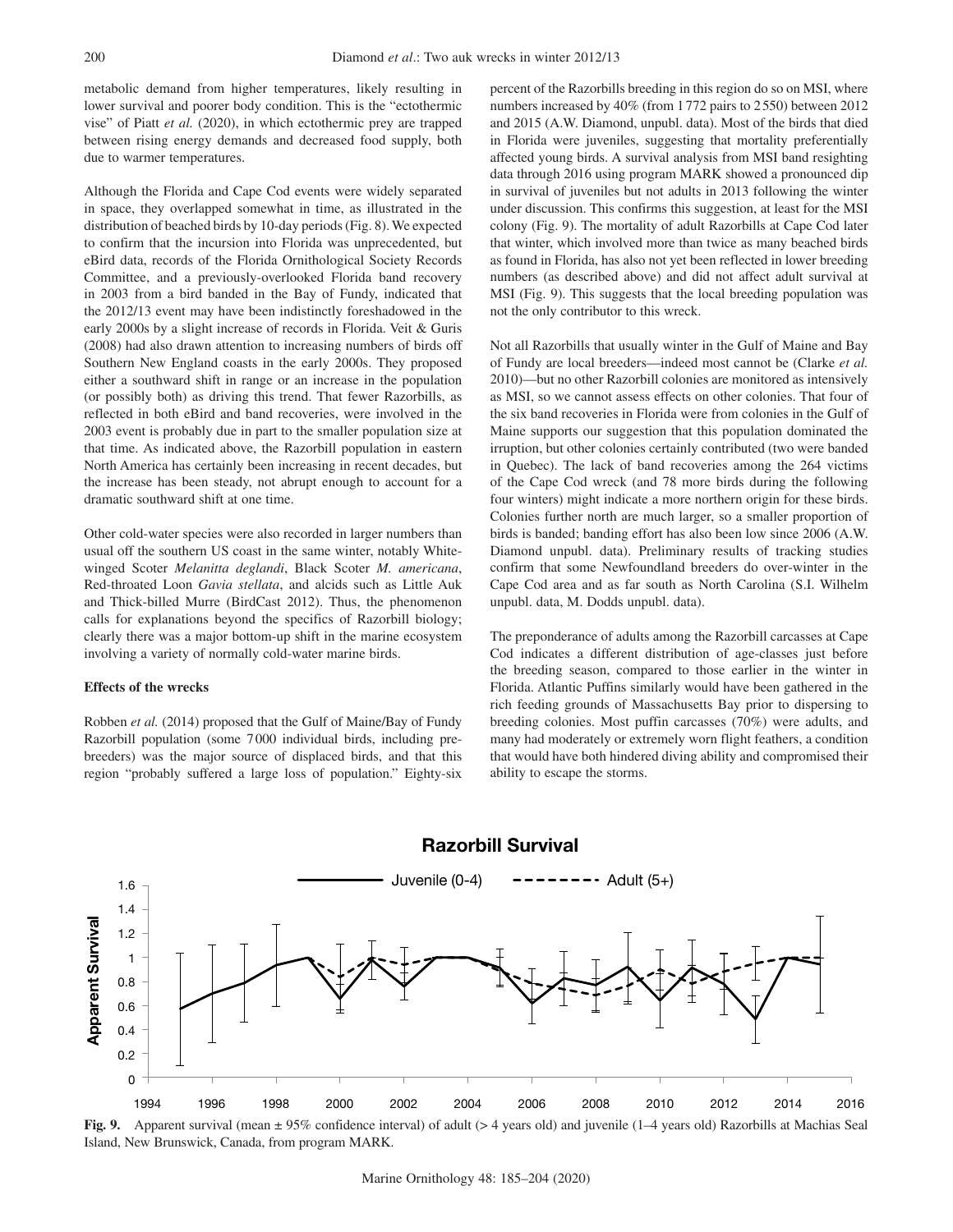### **Singularity of the wrecks**

Neither the Florida nor the Cape Cod wreck has been repeated in subsequent winters, despite the persistence of both marine heatwaves in the region and ECWSs at Cape Cod. Summer temperatures in the Gulf of Maine were almost as hot in 2016 as in 2012, so if oceanographic change drove the two wrecks in winter 2012/13, similar phenomena would be expected in winter 2016/17. Examination of eBird observations, beach surveys, and band recoveries was used to test of this hypothesis; none of these sources of data showed comparable increases in numbers of Razorbills or Atlantic Puffins in subsequent winters. The only clear difference between winter 2012/13 and later years is the devastation caused by Hurricane Sandy in late fall 2012. Sandy caused enormous damage to the northeastern US during and following landfall in New Jersey on 29 October, including a "catastrophic storm surge into the New York and New Jersey coastlines" (Blake *et al.* 2013). This, in addition to the enormous waves (10 m) and extreme winds (39 kt or 72 km/h according to Miles *et al.* 2015; 70 kt or 130 km/h at landfall in Jew Jersey according to Blake *et al.* 2013), would have stirred up sediment over large areas of the continental shelf, further exacerbating the difficulty of feeding underwater. We suggest that the disruptive effects of Sandy on the coastal shelf ecosystem (Trembanis *et al.* 2013, Warner *et al.* 2017) persisted well into the period that Razorbills would normally expect to find food there. The extreme turbidity (Miles *et al.* 2015) caused by such an exceptional storm would displace fish from their habitat (Secor *et al.* 2018) and impair the foraging success of any visual forager such as pursuitdiving seabirds, leaving the birds no option but to continue further south in search of clearer water. The high energy demands for growth and poorly developed foraging skills of inexperienced juvenile Razorbills might account for their higher representation in mortalities in Florida.

Mortality in the Florida wreck was evidently high, especially of juveniles, but far more Razorbills were beached in the Cape Cod wreck, where mostly adults were involved. The greater intensity of the local beached-seabird survey on outer Cape Cod during winter 2012/13 compared to SEANET surveys is valuable, since our understanding of the magnitude of this seabird "wreck" was enhanced by this local survey; most seabird "wrecks" are local or, at most, regional in scope. National results from SEANET/ WHER (Fig. 5) suggest that the pronounced winter mortality



**Fig. 10.** Winter encounters of Razorbills banded in North America by latitude and by year, using all encounters up to 20 July 2018. Encounters south of 40°N are confined to 2003 and 2012/13.

of Razorbills, Atlantic Puffins, and several other seabirds in the northeastern US probably extended at least from Georgia to southern Maine. Additional local intensive efforts from this region, i.e., sampling locations more than only once a month (*contra* Harris *et al.* 2006), would have augmented our knowledge of the magnitude of seabird mortality from the six ECWS in this region during winter 2012/13.

### **Sources of data**

Citizen-science programs such as eBird, beached-bird surveys, and, to a limited extent, CBCs contributed to characterizing these events. The beached-bird surveys are intended to provide a baseline of seabird mortality rather than to track MMEs (for more information about the SEANET program, please visit https://www.anecdata. org/projects/view/462), but they did reveal considerably higher mortality of Razorbills in the winter 2012/13 especially at Cape Cod (Fig. 4). The full extent of the Cape Cod event was exposed by intensive beach surveys conducted by DBM, a professional ornithologist who lived locally and devoted much more effort than could be expected from a citizen-science volunteer.

Band recovery data more generally suggest that Razorbills have been moving further south in winter since the early 2000s. Of 55 recoveries in winter (November–March) for all years through to December 2016, 30 (55%) took place in Newfoundland & Labrador during early and mid-winter (where there is a legal murre hunt that takes some Razorbills), with smaller numbers between Labrador and New York later in the winter; this pattern has persisted through most recent years. Plotting the latitude of all winter recoveries against year (Fig. 10) showed an increase in recoveries in southern states after 2000; more precisely, in the winters of 2002/03 and again in 2012/13. Notably, there were no recoveries south of 40°N until 2003, when there were four (two adults from New Brunswick to North Carolina, one three-yearold from Newfoundland & Labrador to North Carolina, and one juvenile from New Brunswick to Florida); this is one more than in winter 2012/13. Band recoveries, therefore, suggest that the southward irruption in 2012/13 had been foreshadowed ten years previously but went unnoticed, perhaps (in part at least) because eBird technology had not yet become widely adopted.

#### **Atlantic context**

The Cape Cod wreck overlapped in time with the largest wreck of Atlantic Puffins ever recorded at that time: over 3 000 birds in eastern Scotland and northeast England (Harris & Elkins 2013, though this was eclipsed in 2014 (Morley *et al.* 2016)). Victims were emaciated, and they evidently starved in conditions that disrupted feeding behavior, including protracted strong winds, unusually cold temperatures (below freezing), and wave heights of 5–8 m that challenged the birds' thermoregulation and disrupted normal feeding behavior. The UK wreck also accounted for several hundred Razorbills and Common Murres. Thus, the MMEs in eastern North America were evidently part of an extremely challenging winter for auks on both sides of the North Atlantic.

# **ACKNOWLEDGEMENTS**

We thank William Schmitz for wind data at Daytona Beach, Florida during December 2012; Christopher Hill, Aaron Given, and Giff Beeton for beached-bird records from South Carolina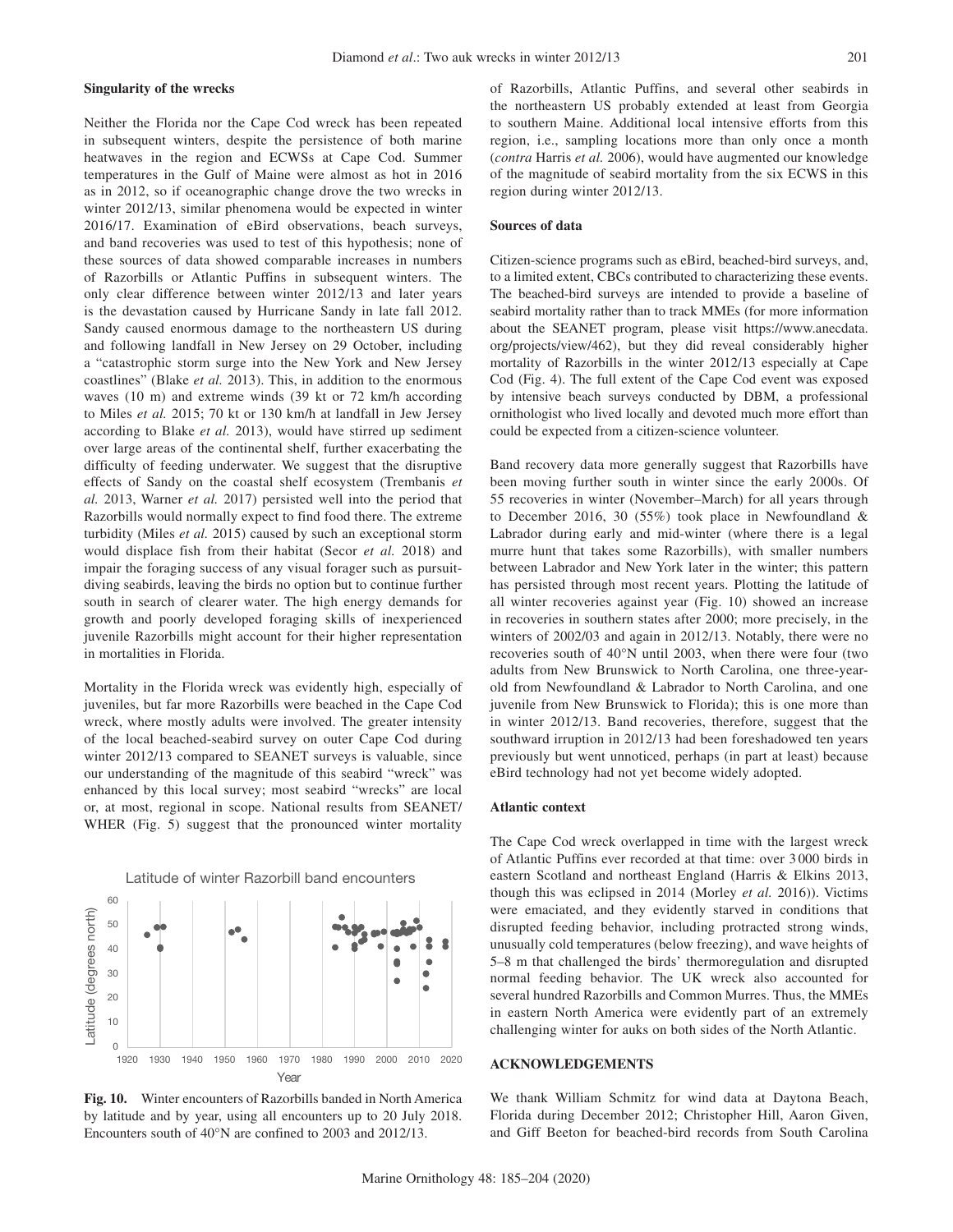and Georgia, respectively; David Nicosia for weather data; Anne Ballman (USGS-NWHC) for coordinating necropsies there; Megan Hines for extracting SEANET data; Carina Gjerdrum for Canadian data on seabirds at sea. Richard Veit and an anonymous reviewer provided valuable criticisms that improved our paper.

# **REFERENCES**

- ANDRES, M. 2016. On the recent destabilization of the Gulf Stream path downstream of Cape Hatteras. *Geophysical Research Letters* 43: 9836–9842. doi:10.1002/2016GL069966
- ANKER-NILSSEN, T., HARRIS, M.P., KLEVEN, O. & LANGSET, M. 2017. Status, origin, and population level impacts of Atlantic Puffins killed in a mass mortality event in southwest Norway early 2016. *Seabird* 30: 1–14.
- ARBIB, R.S., JR. 1981. The Christmas Bird Count: Constructing an "ideal model". *Studies in Avian Biology* 6: 30–33.
- BIRDCAST 2012. *Forecasts: Gulf of Maine, meet Gulf of Mexico: Razorbills (and others) invade Florida and the Gulf of Mexico.* Ithaca, USA: Cornell Lab of Ornithology. [Accessed online at http://birdcast.info/forecast/razorbills-invade-florida/ in Sep 2013.]
- BLAKE, E.S., KIMBERLAIN, T.B., BERG, R.J., CANGIALOSI, J.P. & BEVEN II, J.L. 2013. *Tropical Cyclone Report: Hurricane Sandy, 22–29 October 2012.* AL182012. Silver Spring, USA: United States National Oceanic and Atmospheric Administration, National Weather Service, National Hurricane Center.
- BRINKLEY, E.S. 2013. The changing seasons: Strangers in a strange land. *North American Birds* 67: 216–228.
- CAIRNS, D.K., GASTON, A.J. & HUETTMANN, F. 2008. Endothermy, ectothermy and the global structure of marine vertebrate communities. *Marine Ecology Progress Series* 356: 239–250.
- CAMPHUYSEN, C.J. & HEUBECK, M. 2001. Marine oil pollution and beached bird surveys: The development of a sensitive monitoring instrument. *Environmental Pollution* 112: 443–461.
- CHAPDELAINE, G., DIAMOND, A.W., ELLIOT, R.D., ROBERTSON, G.J. 2001. *Status and population trends of the Razorbill in eastern North America.* Occasional Paper No. 105. Ottawa, Canada: Minister of Public Works and Government Services Canada, Minister of the Environment, Canadian Wildlife Service.
- CHEN, K., GAWARKIEWICZ, G.G., LENTZ, S.J. & BANE, J.M. 2014. Diagnosing the warming of the Northeastern US coastal ocean in 2012: A linkage between the atmospheric jet stream variability and ocean response. *Journal of Geophysical Research: Oceans* 119: 218–227.
- CLARKE, T.C.R., DIAMOND, A.W. & CHARDINE, J.W. 2010. Origin of Canadian Razorbills (*Alca torda*) wintering in the outer Bay of Fundy confirmed by radio-tracking. *Waterbirds* 33: 541–545.
- COURCHESNE, S.J. 2015. *SEANET blog.* February 2015. North Grafton, USA: SEANET, Cummings School of Veterinary Medicine, Tufts University. [Accessed online at https:// seanetters.wordpress.com/2015/02/ on 03 Mar 2016.]
- COURTER, J.R., JOHNSON, R.J., STUYCK, C.M., LANG, B.A. & KAISER, E.W. 2013. Weekend bias in Citizen Science data reporting: Implications for phenology studies. *International Journal of Biometeorology* 57: 715–720. doi:10.1007/s00484- 012-0598-7
- CROXALL, J.P., BUTCHART, S.H.M., LASCELLES, B. & STATTERSFIELD, A.J. 2012. Seabird conservation status, threats, and priority actions: A global assessment. *Bird Conservation International* 22: 1–34.
- DAVIS, R. 1994. Southern Atlantic Coast Region. *National Audubon Society Field Notes* 48: 196–199.
- DELL, A.I., PAWAR, S. & SAVAGE, V.M. 2014. Temperature dependence of trophic interactions are driven by asymmetry of species responses and foraging strategy. *Journal of Animal Ecology* 83: 70–84. doi:10.1111/1365-2656.12081
- DUFF, J.P., HARRIS, M.P. & TURNER, D.M. 2013. Mass mortality of puffins, linked to starvation. *Veterinary Record* 173: 224. doi:10.1136/vr.f5407
- EBIRD 2018. *eBird: An online database of bird distribution and abundance [web application].* Ithaca, USA: eBird, Cornell Lab of Ornithology. [Accessed online at http://www.ebird.org in Aug 2018.]
- FEY, S.B., SIEPIELSKI, S.M., NUSSLÉ, S., ET AL. 2015. Recent shifts in the occurrence, cause, and magnitude of animal mass mortality events. *Proceedings of the National Academy of Sciences* 112: 1083–1088.
- GASTON, A.J. & JONES, I.L. 1998. *The Auks: Alcidae.* Oxford, UK: Oxford University Press.
- GJERDRUM, C., FIFIELD, D.A. & WILHELM, S.I. 2012. *Eastern Canada Seabirds at Sea (ECSAS) standardized protocol for pelagic seabird surveys from moving and stationary platforms.* Canadian Wildlife Service Technical Report Series, no. 515. Ottawa, Canada: Environment Canada, Canadian Wildlife Service, Atlantic Region.
- GRADY, J.M., MAITNER, B.S., WINTER, A.S., ET AL. 2019. Metabolic asymmetry and the global diversity of marine predators. *Science* 363: eaat4220. doi:10.1126/science.aat4220
- GREENE, C.H., FRANCIS, J.A. & MONGER, B.C. 2013. Superstorm Sandy: A series of unfortunate events? *Oceanography* 26: 8–9.
- GREENLAW, J.S., PRANTY, B. & BOWMAN, R. 2014. *The Robertson and Woolfenden Florida Bird Species: An Annotated List.* Special Publication no. 8. Gainesville, USA: Florida Ornithological Society.
- HARRIS, M.P. 2014. Aging Atlantic Puffins *Fratercula arctica* in summer and winter. *Seabird* 27: 22–40.
- HARRIS, M.P. & ELKINS, N. 2013. An unprecedented wreck of Puffins in eastern Scotland in March and April 2013. *Scottish Birds* 33: 157–159.
- HARRIS, M.P. & YULE, R.F. 1977. The moult of the Puffin *Fratercula arctica*. *Ibis* 119: 535–541.
- HARRIS, M.P., WANLESS, S. & JENSEN, J.-K. 2014. When are Atlantic Puffins *Fratercula arctica* in the North Sea and around the Faeroes flightless? *Bird Study* 61: 182–192.
- HARRIS, R.J., TSENG, F.S., POKRAS, M.A., ET AL. 2006. Beached bird surveys in Massachusetts: The Seabird Ecological Assessment Network (SEANET). *Marine Ornithology* 34: 115–122.
- HEUBECK, M., AARVAK, T., ISAKSEN, K., JOENSEN, A., PETERSEN, I.K. & ANKER-NILSSEN, T. 2011. Mass mortality of adult Razorbills *Alca torda* in the Skagerrak and North Sea area, autumn 2007. *Seabird* 24: 11–32.
- HILL, C., BEATON, G., CLICK, J., ET AL. 2014. 2013 Annual Report of the South Carolina Bird Records Committee. *The Chat* 78: 1–7.
- HILL, C., BEATON, G., CLICK, J., ET AL. 2016. 2015 Annual Report of the South Carolina Bird Records Committee. *The Chat* 80: 18–25.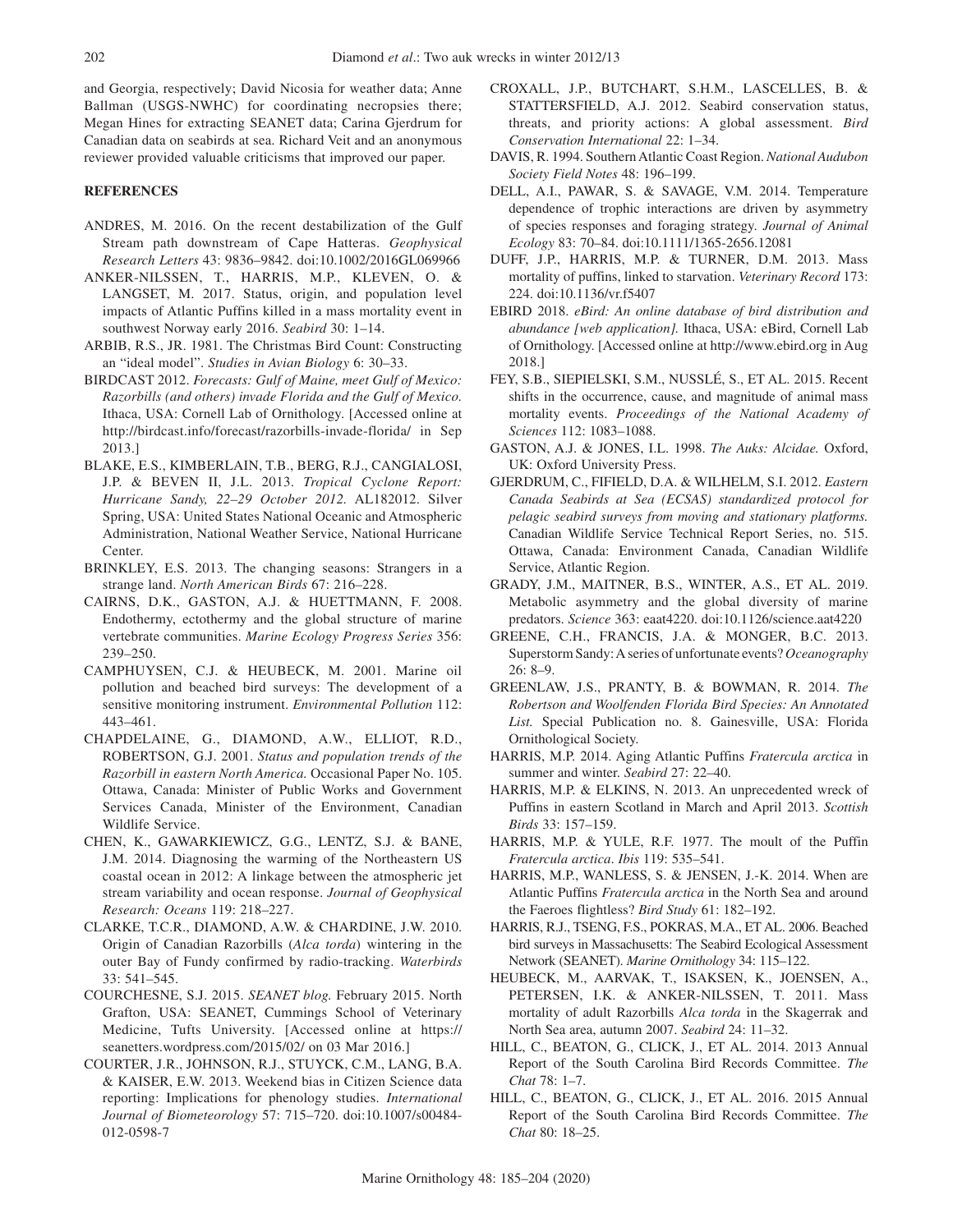- HIRSCH, M.E., DEGAETANO, A.T. & COLUCCI, S.J. 2001. An east coast winter storm climatology. *Journal of Climate* 14: 882–899.
- HUETTMANN, F., DIAMOND, A.W., DALZELL, B. & MACINTOSH, K. 2005. Winter distribution, ecology and movements of Razorbills *Alca torda* and other auks in the outer Bay of Fundy, Atlantic Canada. *Marine Ornithology* 33: 161–171.
- JOHNSON, C., HARRISON, G., CASAULT, B., SPRY, J., LI, W. & HEAD, E. 2013. *Optical, chemical, and biological oceanographic conditions on the Scotian Shelf and in the eastern Gulf of Maine in 2012.* Research document 2013/070. Ottawa, Canada: Fisheries and Oceans Canada, Canadian Science Advisory Secretariat, Maritimes Region.
- JONES, T., PARRISH, J.K., PETERSON, W.T., ET AL. 2018. Massive mortality of a planktivorous seabird in response to a marine heatwave. *Geophysical Research Letters* 45: 3193–3202.
- KOOPMAN, H.N., WESTGATE, A.J., SIDERS, Z.A. & CAHOON, L.B. 2014. Rapid subsurface ocean warming in the Bay of Fundy as measured by free-swimming basking sharks. *Oceanography* 27: 14–16. doi:10.5670/oceanog.2014.32
- KRATTER, A.W. 2018. Twenty-seventh report of the Florida Ornithological Society Records Committee: 2016–2017. *Florida Field Naturalist* 46: 96–117.
- KRATTER, A.W. & SMALL, S. 2007. First record of Northern Fulmar (*Fulmarus glacialis*) for Florida, and notes on other North Atlantic seabird specimen records in 2004–2005. *Florida Field Naturalist* 35: 22–25.
- LEBARON, G. 2007. *Audubon's Christmas Bird Count from 19th century conservation action to 21st century citizen science*. Proceedings of the Citizen Science Toolkit Conference. Ithaca, USA: Cornell Lab of Ornithology.
- LINK, W.A., SAUER, J.R. & NIVEN, D.K. 2006. A hierarchical model for regional analysis of population change using Christmas Bird Count data, with application to the American Black Duck. *The Condor* 108: 13–24.
- LINNEBJERG, J.F. 2012. *Foraging ecology of breeding seabirds in Greenland.* PhD dissertation. Aarhus, Denmark: Aarhus University.
- LUCAS, Z., HORN, A. & FREEDMAN, B. 2012. Beached bird surveys on Sable Island, Nova Scotia, 1993 to 2009, show a decline in the incidence of oiling. *Proceedings of the Nova Scotian Institute of Science* 47: 91–129.
- MILES, T., SEROKA, G., KOHUT, J., SCHOFIELD, O. & GLENN, S. 2015. Glider observations and modeling of sediment transport in Hurricane Sandy. *Journal of Geophysical Research: Oceans* 120: 1771–1791. doi:10.1002/2014JC010474
- MILLS, K.E., PERSHING, A.J., BROWN, C.J., ET AL. 2013. Fisheries management in a changing climate: Lessons from the 2012 ocean heat wave in the Northwest Atlantic. *Oceanography* 26: 191–195.
- MONTEVECCHI, B., CHARDINE, J., RAIL, J.-F., ET AL. 2013. Extreme event in a changing ocean climate: Warmwater perturbation of 2012 influences breeding gannets and other marine animals in the Northwest Atlantic and Gulf of St. Lawrence. *The Osprey* 44: 14–19.
- MORLEY, T.I., FAYET, A.L., JESSOP, H., ET AL. 2016. The seabird wreck in the Bay of Biscay and South-Western Approaches in 2014: A review of reported mortality. *Seabird* 29: 22−38.
- NATIONAL CENTERS FOR ENVIRONMENTAL INFORMATION (NCEI) 2018a. *Storm Events Database.*  Barnstable County, USA: NCEI. [Accessed online at https:// www.ncdc.noaa.gov/stormevents/ on 10 Oct 2018.]
- NATIONAL CENTERS FOR ENVIRONMENTAL INFORMATION (NCEI) 2018b. *Local Climatological Data: Chatham Municipal Airport, MA.* Silver Spring, USA: NOAA, NCEI. [Accessed online at https://www.ncdc.noaa.gov/cdo-web/ datatools/lcd on 10 Oct 2018.]
- NATIONAL CLIMATIC DATA CENTER (NCDC) 2018. *National Climatic Data Center website.* Asheville, USA: NOAA. [Accessed online at www.ncdc.noaa.gov in Aug 2018.]
- NEVINS, H.M. & CARTER, H.R. 2003. Age and sex of Common Murres *Uria aalge* recovered during the 1997–98 Point Reyes tarball incidents in central California. *Marine Ornithology* 31: 51–58.
- NEWTON, I. & LITTLE, B. 2009. Assessment of wind-farm and other bird casualties from carcasses found on a Northumbrian beach over an 11-year period. *Bird Study* 56: 158–167.
- NGHIEM, S.V., HALL, D.K., MOTE, T.L. ET AL. 2012. The Extreme Melt Across the Greenland Ice Sheet in 2012. *Geophysical Research Letters* 39: L20502. doi:10.1029/2012GL053611
- NISBET, I.C.T., VEIT, R.R., AUER, S.A. & WHITE, T.P. 2013. *Marine Birds of the Eastern United States and the Bay of Fundy.* Nuttall Ornithological Monographs, vol. 29. Cambridge, USA: Nuttall Ornithological Club.
- NOAA 2013a. *Hurricane Sandy (Atlantic Ocean).* Silver Spring, USA: National Weather Service, NOAA. [Available online at https://www.nasa.gov/mission\_pages/hurricanes/archives/2012/ h2012\_Sandy.html.]
- NOAA 2013b. *Service Assessment: Hurricane/Post-Tropical Cyclone Sandy, October 22–29, 2012.* Silver Spring, USA: National Weather Service, NOAA.
- NORTHEAST REGIONAL CLIMATE CENTER (NRCC) 2020. *Northeast Regional Climate Center website.* Ithaca, USA: Cornell University. [Accessed online at http://www.nrcc.cornell. edu/ in Aug 2018.]
- PIATT, J.F., PARRISH, J.K., RENNER, H.N., ET AL. 2020. Extreme mortality and reproductive failure of common murres resulting from the northeast Pacific marine heatwave of 2014–2016. *PLoS One* 15: e0226087. doi:10.1371/journal.pone.0226087
- PITTMAN, S. & HUETTMANN, F. 2006. Seabird Distribution and Diversity. In BATTISTA, T., CLARK, R. & PITTMAN, S. (Eds). *An Ecological Characterization of the Stellwagen Bank National Marine Sanctuary Region: Oceanographic, Biogeographic, and Contaminants Assessment.* NOAA Technical Memorandum NCCOS 45. Silver Spring, USA: Center for Coastal Monitoring and Assessment, NOAA.
- PRANTY, B. 2013. *113th CBC Florida Regional Summary.* New York, USA: National Audubon Society.
- PROCTOR, N.S. & LYNCH, P.J. 1993. *Manual of Ornithology: Avian Structure & Function.* New Haven, USA: Yale University Press.
- PYLE, P. 2009. Age determination and molt strategies in North American alcids. *Marine Ornithology* 37: 219–225.
- RICHARDSON, D.E., PALMER, M.C. & SMITH, B.E. 2014. The influence of forage fish abundance on the aggregation of Gulf of Maine Atlantic cod (*Gadus morhua*) and their catchability in the fishery. *Canadian Journal of Fisheries and Aquatic Sciences* 71: 1349–1362. doi:10.1139/cjfas-2013-0489
- ROBBEN, T., BROKER, S. & ROBBEN, S.N. 2014. Oceans changing: Do seabirds tell us something about ocean changes? *Bird Observer* 42: 273–284.
- RONCONI, R.A. & WONG, S.N.P. 2003. Estimates of changes in seabird numbers in the Grand Manan archipelago, New Brunswick, Canada. *Waterbirds* 26: 462–472.